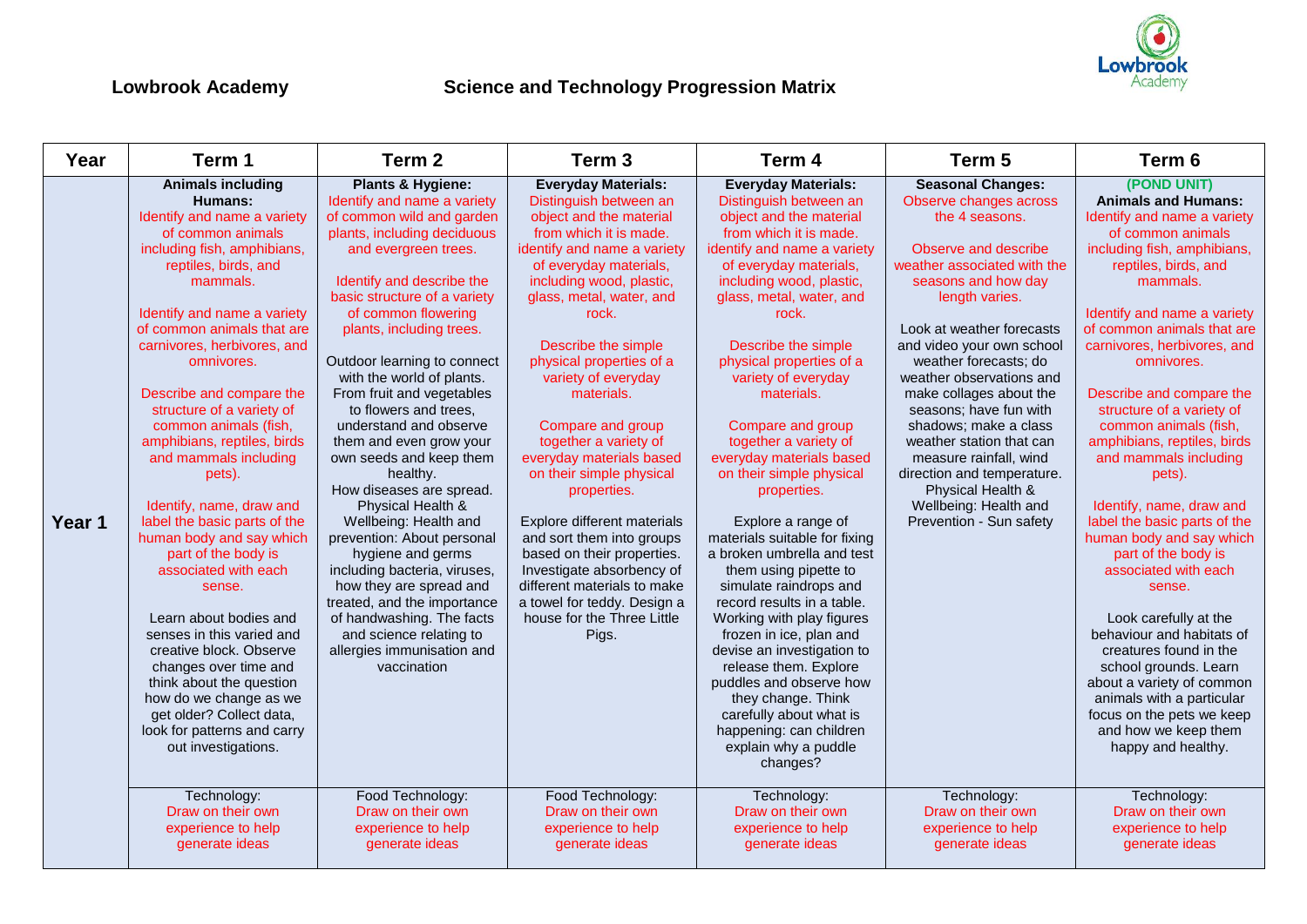

| Suggest ideas and explain    | Suggest ideas and explain    | Suggest ideas and explain    | Suggest ideas and explain    | Suggest ideas and explain    | Suggest ideas and explain    |
|------------------------------|------------------------------|------------------------------|------------------------------|------------------------------|------------------------------|
| what they are going to do    | what they are going to do    | what they are going to do    | what they are going to do    | what they are going to do    | what they are going to do    |
| Identify a target group for  | Identify a target group for  | Identify a target group for  | Identify a target group for  | Identify a target group for  | Identify a target group for  |
| what they intend to design   | what they intend to design   | what they intend to design   | what they intend to design   | what they intend to design   | what they intend to design   |
| and make                     | and make                     | and make                     | and make                     | and make                     | and make                     |
|                              |                              |                              |                              |                              |                              |
| Model their ideas in card    | Develop their design ideas   | Develop their design ideas   | Model their ideas in card    | Model their ideas in card    | Model their ideas in card    |
| and paper                    | applying findings from their | applying findings from their | and paper                    | and paper                    | and paper                    |
|                              | earlier research             | earlier research             |                              |                              |                              |
| Develop their design ideas   |                              |                              | Develop their design ideas   | Develop their design ideas   | Develop their design ideas   |
| applying findings from their | Select and use appropriate   | Select and use appropriate   | applying findings from their | applying findings from their | applying findings from their |
| earlier research             | fruit and vegetables,        | fruit and vegetables,        | earlier research             | earlier research             | earlier research             |
|                              | processes and tools          | processes and tools          |                              |                              |                              |
| Make their design using      |                              |                              | Make their design using      | Make their design using      | Make their design using      |
| appropriate techniques       | Evaluate their product by    | Evaluate their product by    | appropriate techniques       | appropriate techniques       | appropriate techniques       |
|                              | discussing how well it       | discussing how well it       |                              |                              |                              |
| With help measure, mark      | works in relation to the     | works in relation to the     | With help measure, mark      | With help measure, mark      | With help measure, mark      |
| out, cut and shape a range   | purpose                      | purpose                      | out, cut and shape a range   | out, cut and shape a range   | out, cut and shape a range   |
| of materials                 |                              |                              | of materials                 | of materials                 | of materials                 |
|                              | Evaluate their products as   | Evaluate their products as   |                              |                              |                              |
| Use tools eg scissors and a  | they are developed,          | they are developed,          | Use tools eg scissors and a  | Use tools eg scissors and a  | Use tools eg scissors and a  |
| hole punch safely            | identifying strengths and    | identifying strengths and    | hole punch safely            | hole punch safely            | hole punch safely            |
|                              | possible changes they        | possible changes they        |                              |                              |                              |
| Assemble, join and           | might make                   | might make                   | Assemble, join and           | Assemble, join and           | Assemble, join and           |
| combine materials and        |                              |                              | combine materials and        | combine materials and        | combine materials and        |
| components together using    | Evaluate their product by    | Evaluate their product by    | components together using    | components together using    | components together using    |
| a variety of temporary       | asking questions about       | asking questions about       | a variety of temporary       | a variety of temporary       | a variety of temporary       |
| methods e.g., glues or       | what they have made and      | what they have made and      | methods e.g., glues or       | methods e.g., glues or       | methods e.g., glues or       |
| masking tape                 | how they have gone about     | how they have gone about     | masking tape                 | masking tape                 | masking tape                 |
|                              |                              |                              |                              |                              |                              |
| Select and use appropriate   |                              |                              | Select and use appropriate   | Select and use appropriate   | Select and use appropriate   |
| processes and tools          | Food Tech: Jam sandwich      | Food Tech: Welsh Cakes       | processes and tools          | processes and tools          | processes and tools          |
|                              | using blackcurrants          | Use the basic principles of  |                              |                              |                              |
| Use simple finishing         | Use the basic principles of  | a healthy and varied diet to | Use simple finishing         | Use simple finishing         | Use simple finishing         |
| techniques to improve the    | a healthy and varied diet to | prepare dishes. Understand   | techniques to improve the    | techniques to improve the    | techniques to improve the    |
| appearance of their product  | prepare dishes. Understand   | where food comes from.       | appearance of their product  | appearance of their product  | appearance of their product  |
|                              | where food comes from.       |                              |                              |                              |                              |
| Evaluate their product by    |                              |                              | Evaluate their product by    | Evaluate their product by    | Evaluate their product by    |
| discussing how well it       |                              |                              | discussing how well it       | discussing how well it       | discussing how well it       |
| works in relation to the     |                              |                              | works in relation to the     | works in relation to the     | works in relation to the     |
| purpose                      |                              |                              | purpose                      | purpose                      | purpose                      |
|                              |                              |                              |                              |                              |                              |
| Evaluate their products as   |                              |                              | Evaluate their products as   | Evaluate their products as   | Evaluate their products as   |
| they are developed,          |                              |                              | they are developed,          | they are developed,          | they are developed,          |
| identifying strengths and    |                              |                              | identifying strengths and    | identifying strengths and    | identifying strengths and    |
|                              |                              |                              |                              |                              |                              |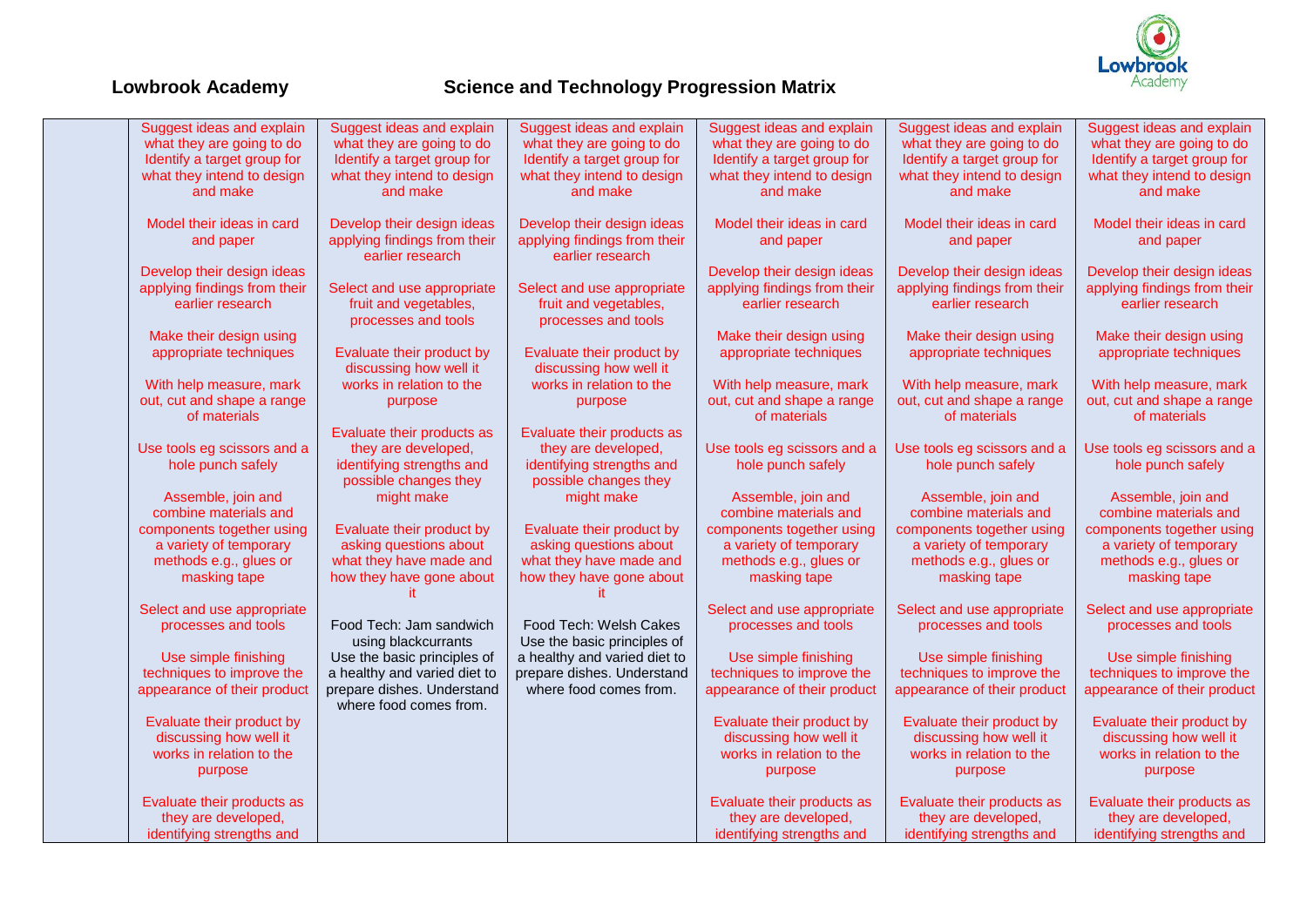

|        | possible changes they        |                              |                             | possible changes they            | possible changes they        | possible changes they            |
|--------|------------------------------|------------------------------|-----------------------------|----------------------------------|------------------------------|----------------------------------|
|        | might make                   |                              |                             | might make                       | might make                   | might make                       |
|        |                              |                              |                             |                                  |                              |                                  |
|        | Evaluate their product by    |                              |                             | Evaluate their product by        | Evaluate their product by    | Evaluate their product by        |
|        | asking questions about       |                              |                             | asking questions about           | asking questions about       | asking questions about           |
|        | what they have made and      |                              |                             | what they have made and          | what they have made and      | what they have made and          |
|        | how they have gone about     |                              |                             | how they have gone about         | how they have gone about     | how they have gone about         |
|        |                              |                              |                             |                                  |                              |                                  |
|        |                              |                              |                             |                                  |                              |                                  |
|        | Theme Week Tech              |                              |                             | Technology: Build a              | Technology: Make             | Technology: 'toad abode'/        |
|        |                              |                              |                             |                                  |                              |                                  |
|        | challenge: cars (distance &  |                              |                             | catapult and drawbridge          | windsocks                    | frog hotel                       |
|        | weight using a ramp)         |                              |                             | (levers and pulleys)             | Design purposeful and        | design purposeful,               |
|        | Technology: Playground       |                              |                             | generate, develop, model         | functional products based    | functional, appealing            |
|        | structures e.g. swing and    |                              |                             | and communicate their            | on design criteria. Select   | products for themselves          |
|        | slide                        |                              |                             | ideas through talking,           | from and use a range of      | and other users based on         |
|        | gluing using glue gun,       |                              |                             | drawing, templates, mock-        | tools and equipment to       | design criteria. Explore and     |
|        | cutting using scissors &     |                              |                             | ups and, where                   | perform practical tasks [for | evaluate a range of existing     |
|        | Tenon saw, joining, axels,   |                              |                             | appropriate, information         | example, cutting, shaping,   | products.                        |
|        | measuring                    |                              |                             | and communication                | joining, and finishing].     |                                  |
|        | Scientist Study of: David    |                              |                             | technology. Build                | Select from and use a wide   |                                  |
|        | Attenborough & Rachel        |                              |                             | structures, exploring how        | range of materials and       |                                  |
|        | Carson                       |                              |                             | they can be made stronger,       | components, including        |                                  |
|        |                              |                              |                             | stiffer and more stable.         | construction materials and   |                                  |
|        |                              |                              |                             |                                  |                              |                                  |
|        |                              |                              |                             | Explore and use                  | textiles according to their  |                                  |
|        |                              |                              |                             | mechanisms [for example,         | characteristics. Evaluate    |                                  |
|        |                              |                              |                             | levers, sliders, wheels and      | their ideas and products     |                                  |
|        |                              |                              |                             | axles], in their products.       | against design criteria.     |                                  |
|        |                              |                              |                             | Inventor Study of: James         | Food Tech: Vegetable         |                                  |
|        |                              |                              |                             | Dyson                            | ratatouille                  |                                  |
|        |                              |                              |                             |                                  | Use the basic principles of  |                                  |
|        |                              |                              |                             |                                  | a healthy and varied diet to |                                  |
|        |                              |                              |                             |                                  | prepare dishes. Understand   |                                  |
|        |                              |                              |                             |                                  | where food comes from.       |                                  |
|        |                              |                              |                             |                                  |                              |                                  |
|        | <b>Plants:</b>               | <b>Use of Everyday</b>       | <b>Animals including</b>    | <b>Living Things &amp; Their</b> | <b>Animals including</b>     | <b>Living Things &amp; Their</b> |
|        | Observe and describe how     | <b>Materials:</b>            | <b>Humans:</b>              | <b>Habitats:</b>                 | <b>Humans:</b>               | <b>Habitats:</b>                 |
|        | seeds and bulbs grow into    | Identify and compare the     | Notice that animals,        | Explore and compare the          | Notice that animals,         | Explore and compare the          |
|        | mature plants.               | suitability of a variety of  | including humans, have      | differences between things       | including humans, have       | differences between things       |
|        |                              | everyday materials,          | offspring which grow into   | that are living, dead, and       | offspring which grow into    | that are living, dead, and       |
| Year 2 | Find out and describe how    | including wood, metal,       | adults.                     | things that have never been      | adults.                      | things that have never been      |
|        | plants need water, light and | plastic, glass, brick, rock, |                             | alive.                           |                              | alive.                           |
|        | a suitable temperature to    | paper, and cardboard for     | Find out about and          |                                  | Find out about and           |                                  |
|        | grow and stay healthy.       | uses.                        | describe the basic needs of | Identify that most living        | describe the basic needs of  | Identify that most living        |
|        |                              |                              | animals, including humans,  | things live in habitats to       | animals, including humans,   | things live in habitats to       |
|        |                              |                              | for survival (water, food,  | which they are suited and        | for survival (water, food,   | which they are suited and        |
|        | Learn why plants need        | Find out how the shapes of   |                             |                                  |                              |                                  |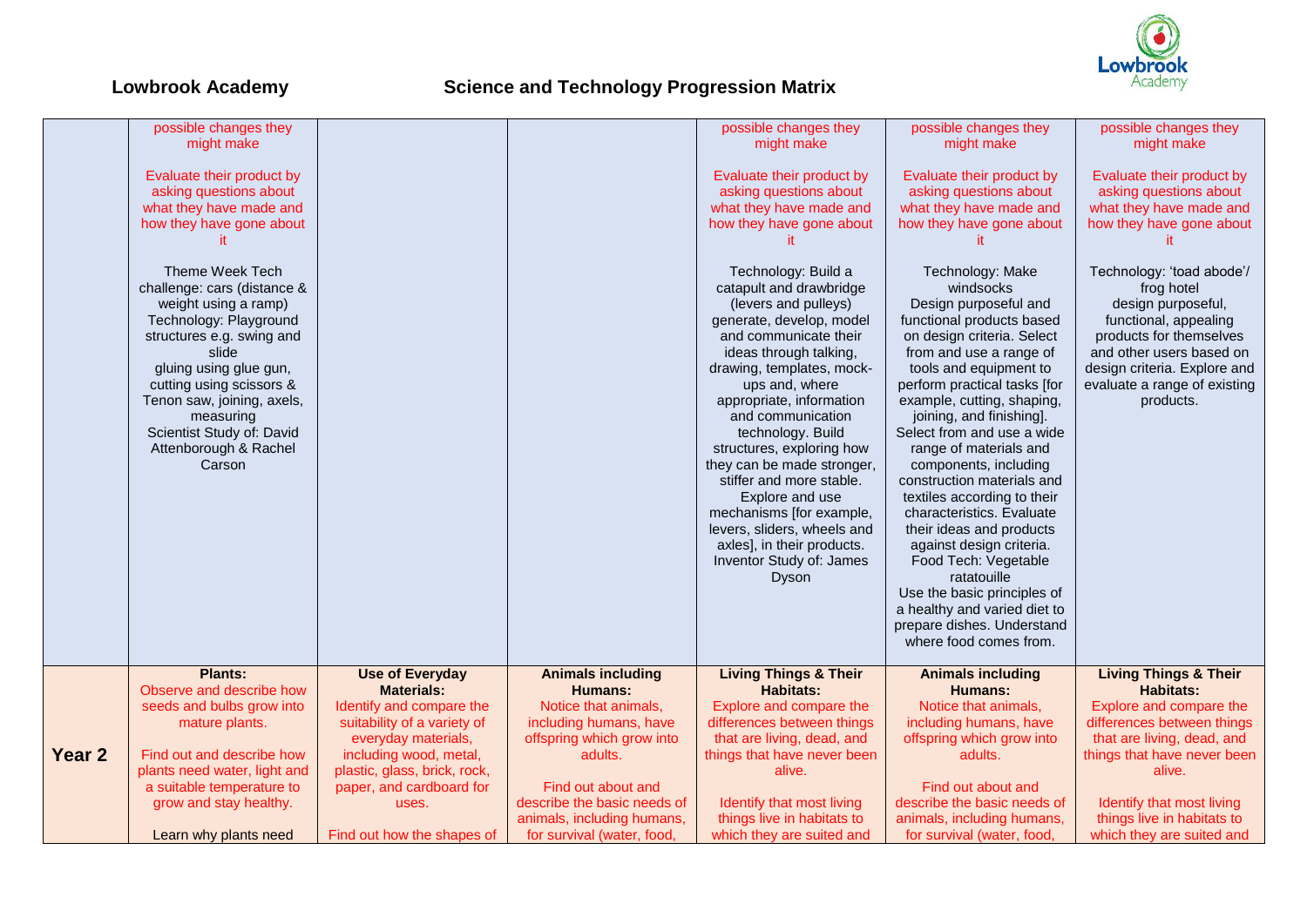

| certain conditions to survive                     | solid objects made from                               | and air).                                            | describe how different                            | and air).                                         | describe how different                            |
|---------------------------------------------------|-------------------------------------------------------|------------------------------------------------------|---------------------------------------------------|---------------------------------------------------|---------------------------------------------------|
| with an observation                               | some materials can be                                 |                                                      | habitats provide for the                          |                                                   | habitats provide for the                          |
| investigation and                                 | changed by squashing,                                 | Describe the importance for                          | basic needs of different                          | Describe the importance for                       | basic needs of different                          |
| prediction. Create artwork                        | bending, twisting, and                                | humans of exercise, eating                           | kinds of animals and plants,                      | humans of exercise, eating                        | kinds of animals and plants,                      |
| based on the results of the                       | stretching.                                           | the right amounts of                                 | and how they depend on                            | the right amounts of                              | and how they depend on                            |
| observation investigation.                        |                                                       | different types of food, and                         | each other.                                       | different types of food, and                      | each other.                                       |
| Study the life cycle of a                         | Explore the useful                                    | hygiene.                                             |                                                   | hygiene.                                          |                                                   |
| plant.                                            | properties of materials with                          |                                                      | Identify and name a variety                       |                                                   | Identify and name a variety                       |
|                                                   | a range of investigations                             | Humans: Exploring and                                | of plants and animals in                          | Hatch eggs and study the                          | of plants and animals in                          |
|                                                   | involving absorbency,                                 | comparing the human body                             | their habitats, including                         | life cycle of chickens.                           | their habitats, including                         |
|                                                   | elasticity and flexibility to                         | through experiments. Study                           | microhabitats.                                    | Compare and classify                              | microhabitats.                                    |
|                                                   | find out which paper is                               | the use of medicine and                              |                                                   | animals by their type e.g.,                       |                                                   |
|                                                   | strongest. Discover which                             | hygiene for our bodies to                            | Describe how animals                              | reptile, bird. Find out about                     | <b>Describe how animals</b>                       |
|                                                   | type of kitchen towel or                              | keep us healthy. Build                               | obtain their food from                            | the term 'offspring' linked to                    | obtain their food from                            |
|                                                   | cloth is most effective at                            | understanding that exercise                          | plants and other animals,                         | hatching of chicks.                               | plants and other animals,                         |
|                                                   | mopping up spills; consider                           | makes the heart work                                 | using the idea of a simple                        | <b>Physical Health &amp; Fitness:</b>             | using the idea of a simple                        |
|                                                   |                                                       | harder and that it is an                             | food chain, and identify and                      | the risks associated with an                      | food chain, and identify and                      |
|                                                   | why building materials must<br>be absorbent and which |                                                      | name different sources of                         |                                                   | name different sources of                         |
|                                                   | ones fit the bill; create                             | essential part of a healthy                          |                                                   | inactive lifestyle (including                     | food                                              |
|                                                   |                                                       | lifestyle. Find out about<br>healthy lunch box foods | food.                                             | obesity).                                         |                                                   |
|                                                   | artwork by exploring the<br>textures of materials and |                                                      | How can we work out                               |                                                   | Create a class allotment,                         |
|                                                   | learn all about wax and                               | before designing and                                 | what's alive and what's                           |                                                   |                                                   |
|                                                   |                                                       | sharing your own snack.                              |                                                   |                                                   | grow and nurture your own                         |
|                                                   | how to re-mould it.                                   | <b>Healthy Eating: What</b>                          | not? Collect specimens and                        |                                                   | plants by watering and                            |
|                                                   |                                                       | constitutes a healthy diet                           | sort them into categories.                        |                                                   | introducing useful mini                           |
|                                                   |                                                       | (including understanding                             | Investigate habitats and                          |                                                   | beasts, understand how                            |
|                                                   |                                                       | calories and other                                   | food chains. Design and                           |                                                   | food chains work and                              |
|                                                   |                                                       | nutritional content).                                | make a bug hotel made up                          |                                                   | understand that energy                            |
|                                                   |                                                       | <b>Health and Prevention:</b>                        | of different microhabitats to                     |                                                   | from the Sun is passed                            |
|                                                   |                                                       | about dental health and the                          | encourage a variety of                            |                                                   | through each link in a food                       |
|                                                   |                                                       | benefits of good oral                                | creatures you can                                 |                                                   | chain. Sample some of the                         |
|                                                   |                                                       | hygiene and dental                                   | investigate.                                      |                                                   | food you have grown                               |
|                                                   |                                                       | flossing, including regular                          |                                                   |                                                   |                                                   |
|                                                   |                                                       | check-ups at the dentist                             |                                                   |                                                   |                                                   |
|                                                   |                                                       |                                                      |                                                   |                                                   |                                                   |
| Technology:                                       | Technology:                                           | Food Tech:                                           | Technology:                                       | Food Tech:                                        | Technology:                                       |
| Generate ideas by drawing                         | Generate ideas by drawing                             | Generate ideas by drawing                            | Generate ideas by drawing                         | Generate ideas by drawing                         | Generate ideas by drawing                         |
| on their own and other                            | on their own and other                                | on their own and other                               | on their own and other                            | on their own and other                            | on their own and other                            |
| people's experiences                              | people's experiences                                  | people's experiences                                 | people's experiences                              | people's experiences                              | people's experiences                              |
|                                                   |                                                       |                                                      |                                                   |                                                   |                                                   |
| Develop their design ideas<br>through discussion, | Develop their design ideas<br>through discussion,     | Develop their design ideas<br>through discussion,    | Develop their design ideas<br>through discussion, | Develop their design ideas<br>through discussion, | Develop their design ideas<br>through discussion, |
|                                                   |                                                       |                                                      |                                                   |                                                   |                                                   |
| observation, drawing and                          | observation, drawing and                              | observation, drawing and                             | observation, drawing and                          | observation, drawing and                          | observation, drawing and                          |
| modelling                                         | modelling                                             | modelling                                            | modelling                                         | modelling                                         | modelling                                         |
| Identify a purpose for what                       | Identify a purpose for what                           | Identify a purpose for what                          | Identify a purpose for what                       | Identify a purpose for what                       | Identify a purpose for what                       |
|                                                   |                                                       |                                                      |                                                   |                                                   |                                                   |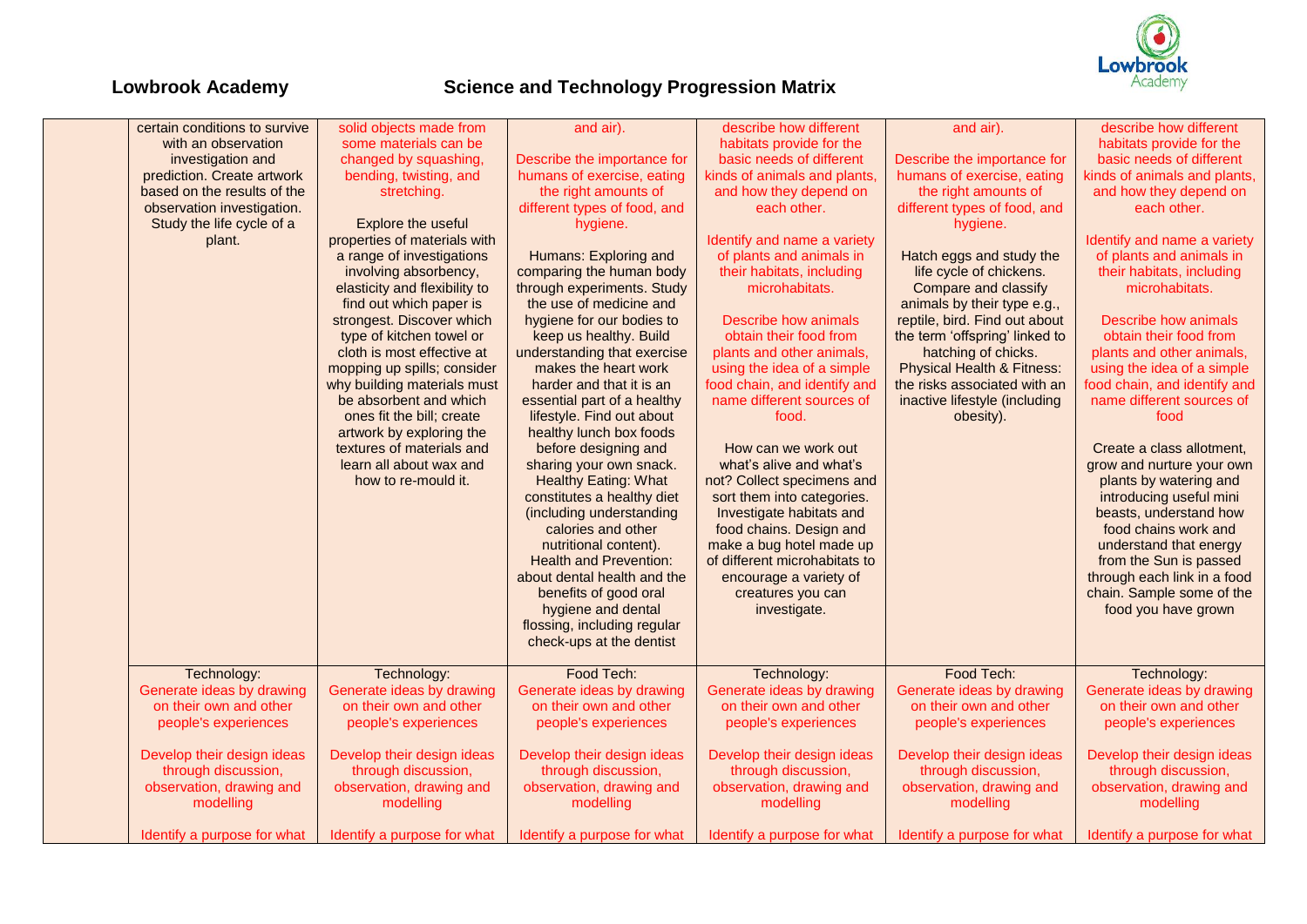

| they intend to design and<br>make                                              | they intend to design and<br>make                                              | they intend to design and<br>make                                                                       | they intend to design and<br>make                                              | they intend to design and<br>make                                                                       | they intend to design and<br>make                                                                       |
|--------------------------------------------------------------------------------|--------------------------------------------------------------------------------|---------------------------------------------------------------------------------------------------------|--------------------------------------------------------------------------------|---------------------------------------------------------------------------------------------------------|---------------------------------------------------------------------------------------------------------|
| Identify simple design<br>criteria                                             | Identify simple design<br>criteria                                             | Identify simple design<br>criteria                                                                      | Identify simple design<br>criteria                                             | Identify simple design<br>criteria                                                                      | Identify simple design<br>criteria                                                                      |
| Make simple drawings and<br>label parts                                        | Make simple drawings and<br>label parts                                        | Make simple drawings and<br>label parts                                                                 | Make simple drawings and<br>label parts                                        | Make simple drawings and<br>label parts                                                                 | Make simple drawings and<br>label parts                                                                 |
| Begin to select tools and<br>materials; use vocab to<br>name and describe them | Begin to select tools and<br>materials; use vocab to<br>name and describe them | Follow safe procedures for<br>food safety and hygiene                                                   | Begin to select tools and<br>materials; use vocab to<br>name and describe them | Follow safe procedures for<br>food safety and hygiene                                                   | Begin to select tools and<br>materials; use vocab to<br>name and describe them                          |
| Measure, cut and score<br>with some accuracy                                   | Measure, cut and score<br>with some accuracy                                   | Evaluate against their<br>design criteria                                                               | Measure, cut and score<br>with some accuracy                                   | Evaluate against their<br>design criteria                                                               | Measure, cut and score<br>with some accuracy                                                            |
| Use hand tools safely and<br>appropriately                                     | Use hand tools safely and<br>appropriately                                     | Evaluate their products as<br>they are developed,<br>identifying strengths and<br>possible changes they | Use hand tools safely and<br>appropriately                                     | Evaluate their products as<br>they are developed,<br>identifying strengths and<br>possible changes they | Use hand tools safely and<br>appropriately                                                              |
| Assemble, join and<br>combine materials in order<br>to make a product          | Assemble, join and<br>combine materials in order<br>to make a product          | might make<br>Talk about their ideas.                                                                   | Assemble, join and<br>combine materials in order<br>to make a product          | might make<br>Talk about their ideas.                                                                   | Assemble, join and<br>combine materials in order<br>to make a product                                   |
| Choose and use<br>appropriate finishing                                        | Cut, shape and join fabric<br>to make a simple garment.                        | saying what they like and<br>dislike about them                                                         | Choose and use<br>appropriate finishing                                        | saying what they like and<br>dislike about them                                                         | Cut, shape and join fabric<br>to make a simple garment.                                                 |
| techniques<br>Evaluate against their                                           | Choose and use<br>appropriate finishing                                        | Food Tech: Making<br>smoothies<br>Use the basic principles of                                           | techniques<br>Evaluate against their                                           | Food Tech: Cheese scones<br>(duck and chick eggs<br>compare)                                            | Use basic sewing<br>techniques                                                                          |
| design criteria                                                                | techniques                                                                     | a healthy and varied diet to<br>prepare dishes. Understand                                              | design criteria                                                                | Use the basic principles of<br>a healthy and varied diet to                                             | Choose and use                                                                                          |
| Evaluate their products as<br>they are developed,<br>identifying strengths and | Evaluate against their<br>design criteria                                      | where food comes from.<br>Physical Health &<br><b>Wellbeing: Healthy Eating -</b>                       | Evaluate their products as<br>they are developed,<br>identifying strengths and | prepare dishes. Understand<br>where food comes from.<br><b>Health and Prevention:</b>                   | appropriate finishing<br>techniques                                                                     |
| possible changes they<br>might make                                            | Evaluate their products as<br>they are developed,<br>identifying strengths and | principles of planning and<br>preparing a range of<br>healthy meals                                     | possible changes they<br>might make                                            | about personal hygiene and<br>germs including bacteria,<br>viruses, how they are                        | Evaluate against their<br>design criteria                                                               |
| Talk about their ideas,<br>saying what they like and<br>dislike about them     | possible changes they<br>might make<br>Talk about their ideas,                 |                                                                                                         | Talk about their ideas,<br>saying what they like and<br>dislike about them     | spread and treated, and the<br>importance of handwashing                                                | Evaluate their products as<br>they are developed,<br>identifying strengths and<br>possible changes they |
| <b>Theme Week Tech</b><br>challenge: Egg parachutes                            | saying what they like and<br>dislike about them                                |                                                                                                         | Technology: Projects on a<br>Page (Sliders and Levers)                         |                                                                                                         | might make                                                                                              |
| <b>Technology: Building</b><br>balloon cars<br>Using wheels and axles.         | Making waterproof capes.<br><b>Use of Silhouette Studio</b>                    |                                                                                                         | Designing, making and<br>evaluating a moving<br>storyboard to retell a story   |                                                                                                         | Talk about their ideas,<br>saying what they like and<br>dislike about them                              |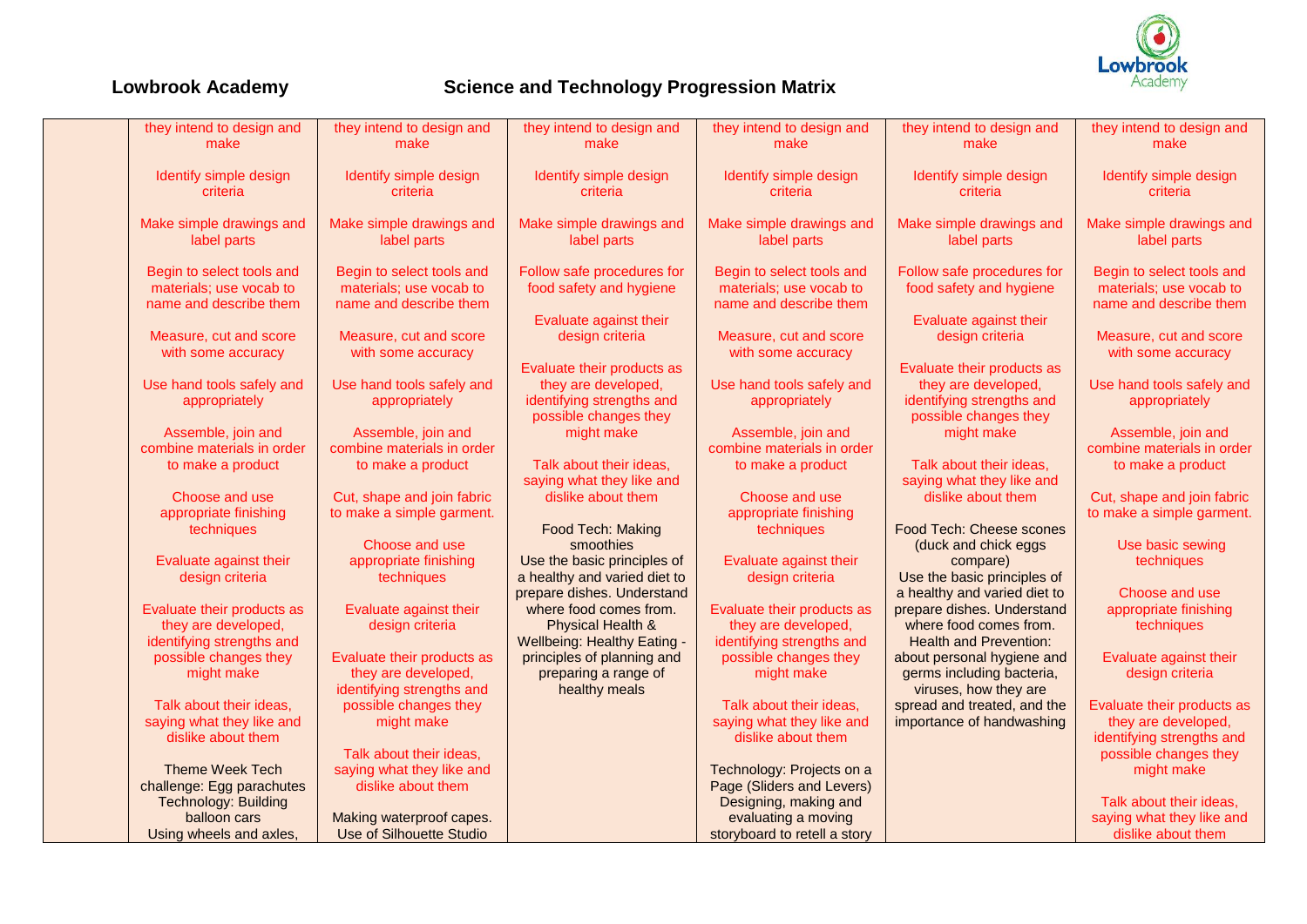

|                   | learning about gears<br>Scientist Study of: Tu<br>YouYou and The Wright<br><b>Brothers</b> | software and Silhouette<br>Cameo to make brands.<br>Design purposeful,<br>functional, appealing<br>products for themselves<br>and other users based on<br>design criteria. Select from<br>and use a wide range of<br>materials and components,<br>including construction<br>materials, textiles and<br>ingredients, according to<br>their characteristics.<br>Evaluate their ideas and<br>products against design<br>criteria. |                                                         | to the class<br>Design purposeful,<br>functional, appealing<br>products for themselves<br>and other users based on<br>design criteria. Generate,<br>develop, model and<br>communicate their ideas<br>through talking, drawing,<br>templates, mock-ups and,<br>where appropriate,<br>information and<br>communication technology.<br><b>Inventor Study of: Steve</b><br>Jobs (Invention of the<br>mobile phone) |                                                                 | Technology: Projects on a<br>Page (Textiles - Templates<br>and joining techniques)<br>Designing, making and<br>evaluating a puppet to<br>perform a play<br>Generate, develop, model<br>and communicate their<br>ideas through talking,<br>drawing, templates, mock-<br>ups and, where<br>appropriate, information<br>and communication<br>technology. Explore and<br>evaluate a range of existing<br>products. Explore and use<br>mechanisms [for example, |
|-------------------|--------------------------------------------------------------------------------------------|--------------------------------------------------------------------------------------------------------------------------------------------------------------------------------------------------------------------------------------------------------------------------------------------------------------------------------------------------------------------------------------------------------------------------------|---------------------------------------------------------|----------------------------------------------------------------------------------------------------------------------------------------------------------------------------------------------------------------------------------------------------------------------------------------------------------------------------------------------------------------------------------------------------------------|-----------------------------------------------------------------|------------------------------------------------------------------------------------------------------------------------------------------------------------------------------------------------------------------------------------------------------------------------------------------------------------------------------------------------------------------------------------------------------------------------------------------------------------|
|                   |                                                                                            |                                                                                                                                                                                                                                                                                                                                                                                                                                |                                                         |                                                                                                                                                                                                                                                                                                                                                                                                                |                                                                 | levers, sliders, wheels and<br>axles], in their products.<br>Food Tech: Make salsa<br>Use the basic principles of<br>a healthy and varied diet to<br>prepare<br>dishes. Understand where<br>food comes from.                                                                                                                                                                                                                                               |
|                   | <b>Animals (including</b>                                                                  | Impact of Plastic on the                                                                                                                                                                                                                                                                                                                                                                                                       | <b>Rocks and Fossils:</b>                               | <b>Forces and Magnets:</b>                                                                                                                                                                                                                                                                                                                                                                                     | Light:                                                          | <b>Plants:</b>                                                                                                                                                                                                                                                                                                                                                                                                                                             |
|                   | humans):                                                                                   | World                                                                                                                                                                                                                                                                                                                                                                                                                          | Compare and group                                       | Compare how things move                                                                                                                                                                                                                                                                                                                                                                                        | Recognise that they need                                        | Identify and describe the                                                                                                                                                                                                                                                                                                                                                                                                                                  |
|                   | Identify that animals,                                                                     | Identify and compare the                                                                                                                                                                                                                                                                                                                                                                                                       | together different kinds of                             | on different surfaces.                                                                                                                                                                                                                                                                                                                                                                                         | light to see things and that                                    | functions of different parts                                                                                                                                                                                                                                                                                                                                                                                                                               |
|                   | including humans, need the<br>right types and amount of                                    | suitability of a variety of<br>everyday materials,                                                                                                                                                                                                                                                                                                                                                                             | rocks based on their<br>appearance and simple           | Notice that some forces                                                                                                                                                                                                                                                                                                                                                                                        | dark is the absence of light.<br>notice that light is reflected | of flowering plants: roots,<br>stem/trunk, leaves and                                                                                                                                                                                                                                                                                                                                                                                                      |
|                   | nutrition, and that they                                                                   | including wood, metal,                                                                                                                                                                                                                                                                                                                                                                                                         | physical properties.                                    | need contact between 2                                                                                                                                                                                                                                                                                                                                                                                         | from surfaces.                                                  | flowers.                                                                                                                                                                                                                                                                                                                                                                                                                                                   |
|                   | cannot make their own                                                                      | plastic, glass, brick, rock,                                                                                                                                                                                                                                                                                                                                                                                                   |                                                         | objects, but magnetic                                                                                                                                                                                                                                                                                                                                                                                          |                                                                 |                                                                                                                                                                                                                                                                                                                                                                                                                                                            |
|                   | food; they get nutrition from                                                              | paper, and cardboard for                                                                                                                                                                                                                                                                                                                                                                                                       | Describe in simple terms                                | forces can act at a                                                                                                                                                                                                                                                                                                                                                                                            | Recognise that light from                                       | Explore the requirements of                                                                                                                                                                                                                                                                                                                                                                                                                                |
|                   | what they eat.                                                                             | uses.                                                                                                                                                                                                                                                                                                                                                                                                                          | how fossils are formed                                  | distance.                                                                                                                                                                                                                                                                                                                                                                                                      | the sun can be dangerous                                        | plants for life and growth                                                                                                                                                                                                                                                                                                                                                                                                                                 |
| Year <sub>3</sub> | Identify that humans and                                                                   | Find out how the shapes of                                                                                                                                                                                                                                                                                                                                                                                                     | when things that have lived<br>are trapped within rock. | Observe how magnets                                                                                                                                                                                                                                                                                                                                                                                            | and that there are ways to<br>protect their eyes.               | (air, light, water, nutrients<br>from soil, and room to                                                                                                                                                                                                                                                                                                                                                                                                    |
|                   | some other animals have                                                                    | solid objects made from                                                                                                                                                                                                                                                                                                                                                                                                        | recognise that soils are                                | attract or repel each other                                                                                                                                                                                                                                                                                                                                                                                    |                                                                 | grow) and how they vary                                                                                                                                                                                                                                                                                                                                                                                                                                    |
|                   | skeletons and muscles for                                                                  | some materials can be                                                                                                                                                                                                                                                                                                                                                                                                          | made from rocks and                                     | and attract some materials                                                                                                                                                                                                                                                                                                                                                                                     | Recognise that shadows                                          | from plant to plant.                                                                                                                                                                                                                                                                                                                                                                                                                                       |
|                   | support, protection, and                                                                   | changed by squashing,                                                                                                                                                                                                                                                                                                                                                                                                          | organic matter.                                         | and not others.                                                                                                                                                                                                                                                                                                                                                                                                | are formed when the light                                       |                                                                                                                                                                                                                                                                                                                                                                                                                                                            |
|                   | movement.                                                                                  | bending, twisting, and                                                                                                                                                                                                                                                                                                                                                                                                         |                                                         |                                                                                                                                                                                                                                                                                                                                                                                                                | from a light source is                                          | Investigate the way in                                                                                                                                                                                                                                                                                                                                                                                                                                     |
|                   | Become a team of personal                                                                  | stretching                                                                                                                                                                                                                                                                                                                                                                                                                     | Compare and group<br>together different kinds of        | Compare and group<br>together a variety of                                                                                                                                                                                                                                                                                                                                                                     | blocked by an opaque<br>object.                                 | which water is transported<br>within plants.                                                                                                                                                                                                                                                                                                                                                                                                               |
|                   |                                                                                            |                                                                                                                                                                                                                                                                                                                                                                                                                                |                                                         |                                                                                                                                                                                                                                                                                                                                                                                                                |                                                                 |                                                                                                                                                                                                                                                                                                                                                                                                                                                            |
|                   | trainers for (real) clients in                                                             | Looking at impact of plastic,                                                                                                                                                                                                                                                                                                                                                                                                  | rocks based on their                                    | everyday materials based                                                                                                                                                                                                                                                                                                                                                                                       |                                                                 |                                                                                                                                                                                                                                                                                                                                                                                                                                                            |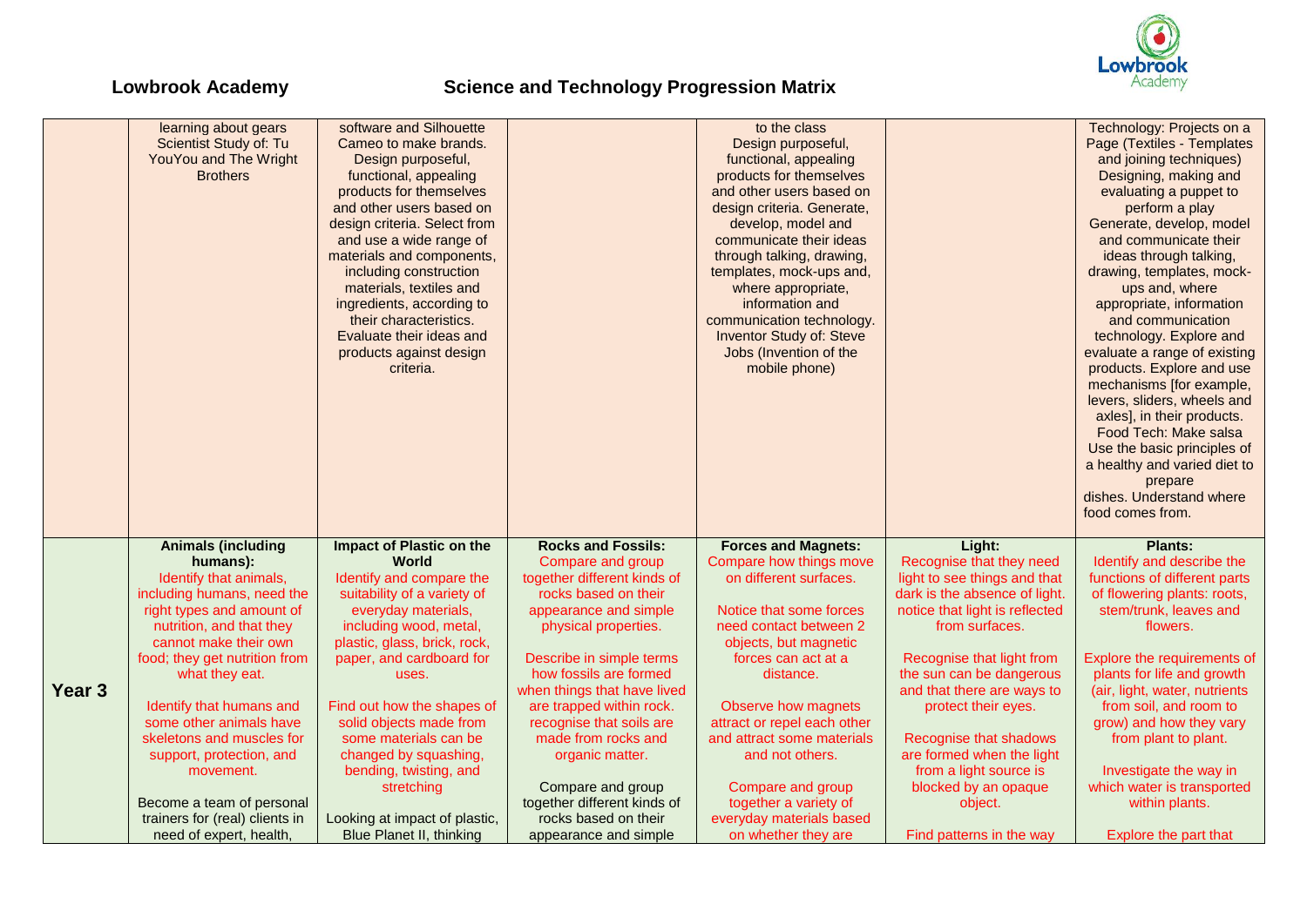

| dietary and training advice. | about alternatives.           | physical properties.         | attracted to a magnet and    | that the size of shadows     | flowers play in the life cycle |
|------------------------------|-------------------------------|------------------------------|------------------------------|------------------------------|--------------------------------|
| Develop specialised          | Advantages and                | Describe in simple terms     | identify some magnetic       | change.                      | of flowering plants,           |
| knowledge, skills and        | disadvantages of plastic,     | how fossils are formed       | materials.                   |                              | including pollination, seed    |
| understanding in nutrition,  | properties of plastic,        | when things that have lived  |                              | Create your own shadow       | formation and seed             |
| muscles, bones and joints    | recycling in Maidenhead,      | are trapped within rock.     | Describe magnets as          | puppet play using your       | dispersal.                     |
| and even conduct your own    | process of recycling plastic, | Recognise that soils are     | having 2 poles               | expert knowledge and skills  |                                |
| research in order to answer  | 'Trash Island' and ethical    | made from rocks and          |                              | on light and shadows. You    | Identify and describe the      |
| your client's questions.     | dilemmas, industry's          | organic matter               | Predict whether 2 magnets    | will make a theatre and      | functions of different parts   |
| Make a presentation          | reaction to plastic pollution |                              | will attract or repel each   | puppets for the show in      | of flowering plants: roots,    |
| tailored to your client's    |                               |                              | other, depending on which    | groups and conduct your      | stem/trunk, leaves and         |
| needs that will set them on  |                               |                              | poles are facing.            | own investigations on        | flowers. Explore the           |
| the road to a healthier      |                               |                              |                              | shadows, light, reflections  | requirements of plants for     |
| lifestyle.                   |                               |                              | Compare how things move      | and an introduction to       | life and growth (air, light,   |
| Physical Health &            |                               |                              | on different surfaces.       | refraction.                  | water, nutrients from soil,    |
| Wellbeing: Healthy Eating -  |                               |                              | Notice that some forces      | Health and prevention:       | and room to grow) and how      |
| healthy diet, principles of  |                               |                              | need contact between 2       | about safe and unsafe        | they vary from plant to        |
| planning and preparing a     |                               |                              | objects, but magnetic        | exposure to the sun, and     | plant. Investigate the way in  |
| range of healthy meals,      |                               |                              | forces can act at a          | how to reduce the risk of    | which water is transported     |
| characteristics of poor diet |                               |                              | distance. Observe how        | sun damage, including skin   | within plants. Explore the     |
|                              |                               |                              | magnets attract or repel     | cancer.                      | part that flowers play in the  |
|                              |                               |                              | each other and attract       |                              | life cycle of flowering        |
|                              |                               |                              | some materials and not       |                              | plants, including pollination, |
|                              |                               |                              | others. Compare and group    |                              | seed formation and seed        |
|                              |                               |                              | together a variety of        |                              | dispersal.                     |
|                              |                               |                              | everyday materials on the    |                              |                                |
|                              |                               |                              | basis of whether they are    |                              |                                |
|                              |                               |                              | attracted to a magnet and    |                              |                                |
|                              |                               |                              | identify some magnetic       |                              |                                |
|                              |                               |                              | materials. Describe          |                              |                                |
|                              |                               |                              | magnets as having 2 poles.   |                              |                                |
|                              |                               |                              | Predict whether 2 magnets    |                              |                                |
|                              |                               |                              | will attract or repel each   |                              |                                |
|                              |                               |                              | other, depending on which    |                              |                                |
|                              |                               |                              | poles are facing             |                              |                                |
| Technology:                  | Technology:                   | Food Tech:                   | Technology:                  | Technology:                  | Technology:                    |
| Generate ideas for an item,  | Generate ideas for an item,   | Generate ideas for an item,  | Generate ideas for an item,  | Generate ideas for an item,  | Generate ideas for an item,    |
| considering its purpose and  | considering its purpose and   | considering its purpose and  | considering its purpose and  | considering its purpose and  | considering its purpose and    |
| the user/s                   | the user/s                    | the user/s                   | the user/s                   | the user/s                   | the user/s                     |
|                              |                               |                              |                              |                              |                                |
| Identify a purpose and       | Identify a purpose and        | Identify a purpose and       | Identify a purpose and       | Identify a purpose and       | Identify a purpose and         |
| establish criteria for a     | establish criteria for a      | establish criteria for a     | establish criteria for a     | establish criteria for a     | establish criteria for a       |
| successful product.          | successful product.           | successful product.          | successful product.          | successful product.          | successful product.            |
|                              |                               |                              |                              |                              |                                |
| Plan the order of their work | Plan the order of their work  | Plan the order of their work | Plan the order of their work | Plan the order of their work | Plan the order of their work   |
| before starting              | before starting               | before starting              | before starting              | before starting              | before starting                |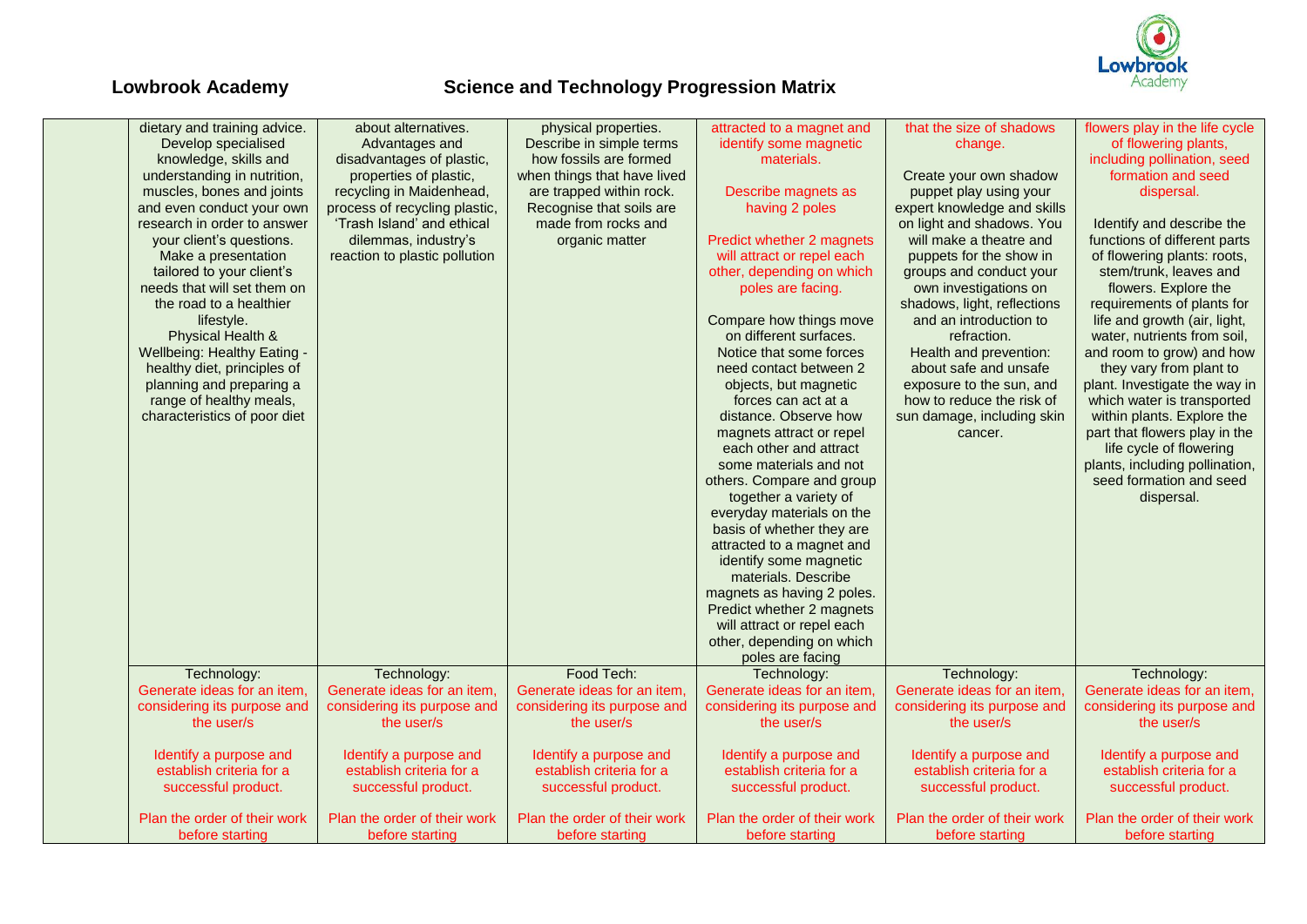

| Explore, develop, and         | Explore, develop, and                          | Explore, develop, and                      | Explore, develop, and         | Explore, develop, and         | Explore, develop, and                            |
|-------------------------------|------------------------------------------------|--------------------------------------------|-------------------------------|-------------------------------|--------------------------------------------------|
| communicate design            | communicate design                             | communicate design                         | communicate design            | communicate design            | communicate design                               |
| proposals by modelling        | proposals by modelling                         | proposals by modelling                     | proposals by modelling        | proposals by modelling        | proposals by modelling                           |
| ideas                         | ideas                                          | ideas                                      | ideas                         | ideas                         | ideas                                            |
|                               |                                                |                                            |                               |                               |                                                  |
| Make drawings with labels     | Make drawings with labels                      | Make drawings with labels                  | Make drawings with labels     | Make drawings with labels     | Make drawings with labels                        |
| when designing                | when designing                                 | when designing                             | when designing                | when designing                | when designing                                   |
|                               |                                                |                                            |                               |                               |                                                  |
| Select tools and techniques   | Select tools and techniques                    | Demonstrate hygienic food                  | Select tools and techniques   | Select tools and techniques   | Select tools and techniques                      |
| for making their product      | for making their product                       | preparation and storage                    | for making their product      | for making their product      | for making their product                         |
| Measure, mark out, cut,       | Measure, mark out, cut,                        |                                            | Measure, mark out, cut,       | Measure, mark out, cut,       | Measure, mark out, cut,                          |
| score, and assemble           | score, and assemble                            | <b>Evaluate their product</b>              | score, and assemble           | score, and assemble           | score, and assemble                              |
| components with more          | components with more                           | against original design                    | components with more          | components with more          | components with more                             |
| accuracy                      | accuracy                                       | criteria e.g. how well it                  | accuracy                      | accuracy                      | accuracy                                         |
|                               |                                                | meets its intended purpose                 |                               |                               |                                                  |
| Work safely and accurately    | Work safely and accurately                     |                                            | Work safely and accurately    | Work safely and accurately    | Work safely and accurately                       |
| with a range of simple tools  | with a range of simple tools                   | Disassemble and evaluate                   | with a range of simple tools  | with a range of simple tools  | with a range of simple tools                     |
| Think about their ideas as    | Think about their ideas as                     | familiar products                          | Think about their ideas as    | Think about their ideas as    | Think about their ideas as                       |
| they make progress and be     | they make progress and be                      |                                            | they make progress and be     | they make progress and be     | they make progress and be                        |
| willing change things if this | willing change things if this                  | Vegetable soup<br>Understand and apply the | willing change things if this | willing change things if this | willing change things if this                    |
| helps them improve their      | helps them improve their                       | principles of a healthy and                | helps them improve their      | helps them improve their      | helps them improve their                         |
| work                          | work                                           | varied diet. Prepare and                   | work                          | work                          | work                                             |
|                               |                                                | cook a variety of                          |                               |                               |                                                  |
| Use finishing techniques      | Demonstrate hygienic food                      | predominantly savoury                      | Use finishing techniques      | Use finishing techniques      | Measure, tape or pin, cut                        |
| strengthen and improve the    | preparation and storage                        | dishes using a range of                    | strengthen and improve the    | strengthen and improve the    | and join fabric with some                        |
| appearance of their product   |                                                | cooking techniques.                        | appearance of their product   | appearance of their product   | accuracy                                         |
| using a range of equipment    | Use finishing techniques                       | Understand seasonality                     | using a range of equipment    | using a range of equipment    |                                                  |
| including ICT                 | strengthen and improve the                     | and know where and how a                   | including ICT                 | including ICT                 | Use finishing techniques                         |
|                               | appearance of their product                    | variety of ingredients are                 |                               |                               | strengthen and improve the                       |
| Evaluate their product        | using a range of equipment                     | grown, reared, caught and                  | <b>Evaluate their product</b> | Evaluate their product        | appearance of their product                      |
| against original design       | including ICT                                  | processed.                                 | against original design       | against original design       | using a range of equipment                       |
| criteria e.g. how well it     |                                                |                                            | criteria e.g. how well it     | criteria e.g. how well it     | including ICT                                    |
| meets its intended purpose    | <b>Evaluate their product</b>                  |                                            | meets its intended purpose    | meets its intended purpose    |                                                  |
|                               | against original design                        |                                            |                               |                               | <b>Evaluate their product</b>                    |
| Disassemble and evaluate      | criteria e.g. how well it                      |                                            | Disassemble and evaluate      | Disassemble and evaluate      | against original design                          |
| familiar products             | meets its intended purpose                     |                                            | familiar products             | familiar products             | criteria e.g. how well it                        |
|                               |                                                |                                            |                               |                               | meets its intended purpose                       |
| <b>Theme Week Tech</b>        | Disassemble and evaluate                       |                                            | Technology: Projects on a     | Design and make a shadow      |                                                  |
| challenge: cars powered by    | familiar products                              |                                            | Page (Levers and              | puppetry theatre              | Disassemble and evaluate                         |
| elastic band (distance &      |                                                |                                            | Linkages)                     | Use research and develop      | familiar products                                |
| time)                         | Design and make an eco-                        |                                            | Pop up Easter cards           | design criteria to inform the |                                                  |
| Technology: Moving            | friendly container<br>Use research and develop |                                            | Generate, develop, model      | design of innovative,         | Projects on a Page<br>(Textiles - 2D shape to 3D |
| <b>Skeletons / Monsters</b>   |                                                |                                            | and communicate their         | functional, appealing         |                                                  |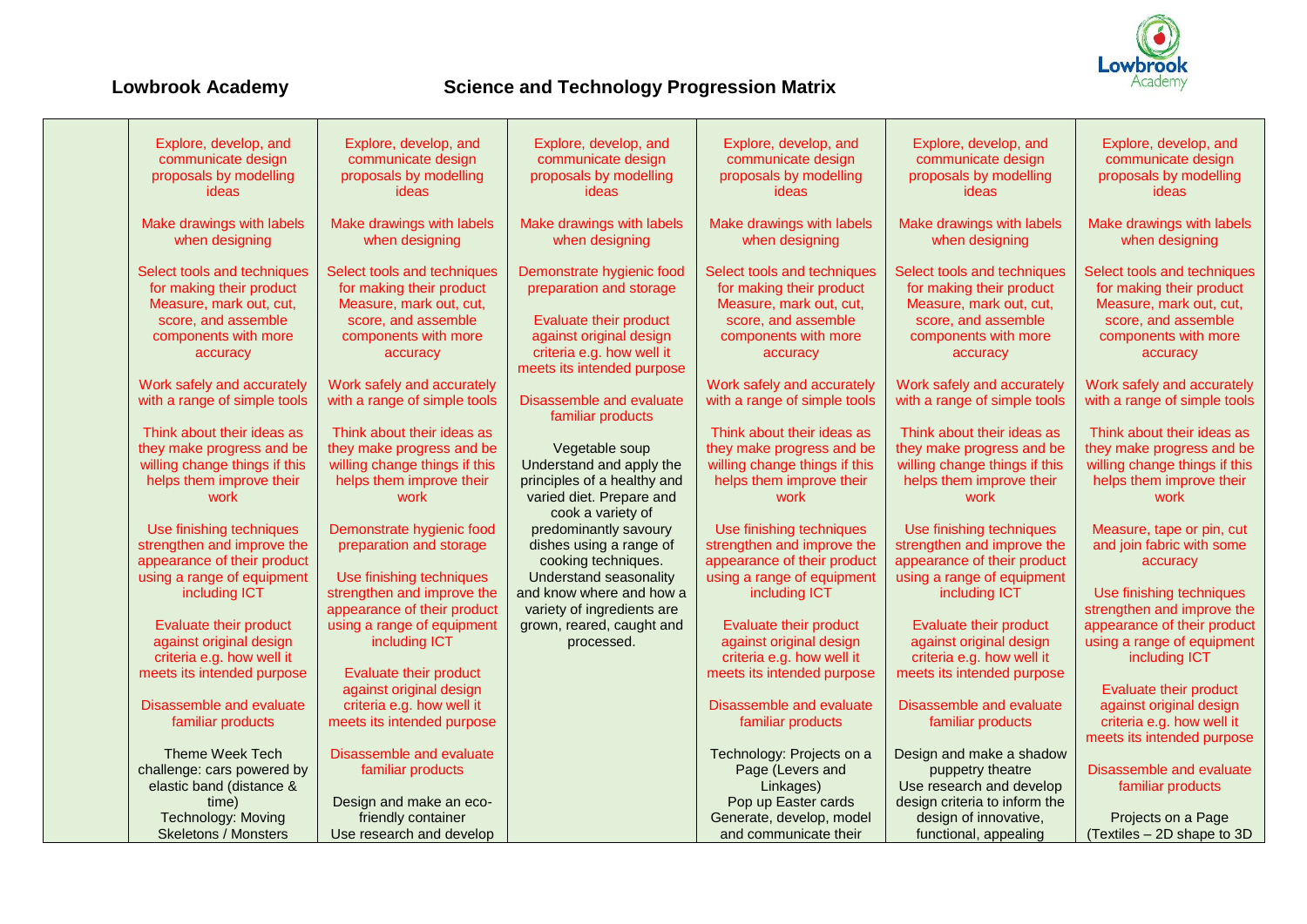

|        | pneumatic systems, simple       | design criteria to inform the    |                              | ideas through discussion,    | products that are fit for   | project)                     |
|--------|---------------------------------|----------------------------------|------------------------------|------------------------------|-----------------------------|------------------------------|
|        | levers                          | design of innovative,            |                              | annotated sketches, cross-   | purpose, aimed at           | Making a money purse         |
|        | Study of: Jane Goodall &        | functional, appealing            |                              | sectional and exploded       | individuals or groups.      | Generate, develop, model     |
|        | <b>Charles Darwin</b>           | products that are fit for        |                              | diagrams and prototypes.     | Select from and use a       | and communicate their        |
|        |                                 | purpose, aimed at                |                              | Select from and use a        | wider range of tools and    | ideas through discussion,    |
|        |                                 | particular individuals or        |                              | wider range of tools and     | equipment to perform        | annotated sketches, cross-   |
|        |                                 | groups. select from and use      |                              | equipment to perform         | practical tasks [for        | sectional and exploded       |
|        |                                 | a wider range of materials       |                              | practical tasks [for         | example, cutting, shaping,  | diagrams, prototypes,        |
|        |                                 | and components, including        |                              | example, cutting, shaping,   |                             |                              |
|        |                                 |                                  |                              |                              | joining and finishing],     | pattern pieces and           |
|        |                                 | construction materials,          |                              | joining, and finishing],     | accurately. Evaluate their  | computer-aided design.       |
|        |                                 | textiles and ingredients,        |                              | accurately. Understand and   | ideas and products against  | Select and use a range of    |
|        |                                 | according to their functional    |                              | use mechanical systems in    | their own design criteria   | appropriate tools with some  |
|        |                                 | properties and aesthetic         |                              | their products [for example, | and consider the views of   | accuracy e.g. cutting,       |
|        |                                 | qualities. apply their           |                              | gears, pulleys, cams, levers | others to improve their     | joining and finishing.       |
|        |                                 | understanding of how to          |                              | and linkages].               | work.                       | Investigate and analyse a    |
|        |                                 | strengthen, stiffen and          |                              | Study of: Henry Ford         | Food Tech: Projects on a    | range of existing products.  |
|        |                                 | reinforce more complex           |                              | (Evolution of motor cars)    | Page (Healthy and Varied    | Evaluate their ideas and     |
|        |                                 | structures.                      |                              |                              | Diet)                       | products against their own   |
|        |                                 | Food Tech: Stained Glass         |                              |                              | Understand and apply the    | design criteria and consider |
|        |                                 | <b>Biscuits</b>                  |                              |                              | principles of a healthy and | the views of others to       |
|        |                                 | Understand and apply the         |                              |                              | varied diet. Prepare and    | improve their work.          |
|        |                                 | principles of a healthy and      |                              |                              | cook a variety of           |                              |
|        |                                 | varied diet. Prepare and         |                              |                              | predominantly savoury       |                              |
|        |                                 | cook a variety of                |                              |                              | dishes using a range of     |                              |
|        |                                 | predominantly savoury            |                              |                              | cooking techniques.         |                              |
|        |                                 | dishes using a range of          |                              |                              | Understand seasonality      |                              |
|        |                                 | cooking techniques.              |                              |                              | and know where and how a    |                              |
|        |                                 | Understand seasonality           |                              |                              | variety of ingredients are  |                              |
|        |                                 | and know where and how a         |                              |                              |                             |                              |
|        |                                 |                                  |                              |                              | grown, reared, caught and   |                              |
|        |                                 | variety of ingredients are       |                              |                              | processed.                  |                              |
|        |                                 | grown, reared, caught and        |                              |                              |                             |                              |
|        |                                 | processed.                       |                              |                              |                             |                              |
|        | <b>Electricity:</b>             | <b>Living Things &amp; Their</b> | <b>Animals including</b>     | <b>States of Matter:</b>     | Sound:                      | <b>Animals including</b>     |
|        | Identify common                 | <b>Habitats:</b>                 | Humans:                      | Compare and group            | Identify how sounds are     | Humans:                      |
|        | appliances that run on          | Recognise that living things     | Describe the simple          | materials together,          | made, associating some of   | Describe the simple          |
|        | electricity.                    | can be grouped in a variety      | functions of the basic parts | according to whether they    | them with something         | functions of the basic parts |
|        |                                 | of ways.                         | of the digestive system in   | are solids, liquids, or      | vibrating.                  | of the digestive system in   |
|        | Construct a simple series       |                                  | humans.                      | gases.                       |                             | humans.                      |
| Year 4 | electrical circuit, identifying | <b>Explore and use</b>           |                              |                              | Recognise that vibrations   |                              |
|        | and naming its basic parts,     | classification keys to help      | Identify the different types | Observe that some            | from sounds travel through  | Identify the different types |
|        | including cells, wires, bulbs,  | group, identify and name a       | of teeth in humans and       | materials change state       | a medium to the ear.        | of teeth in humans and       |
|        | switches, and buzzers.          | variety of living things in      | their simple functions.      | when they are heated or      |                             | their simple functions.      |
|        |                                 | their local and wider            |                              | cooled, and measure or       | Find patterns between the   |                              |
|        | Identify whether a lamp will    | environment.                     | Construct and interpret a    | research the temperature     | pitch of a sound and        | Construct and interpret a    |
|        | light in a simple series        |                                  | variety of food chains,      | at which this happens in     | features of the object that | variety of food chains,      |
|        |                                 |                                  |                              |                              |                             |                              |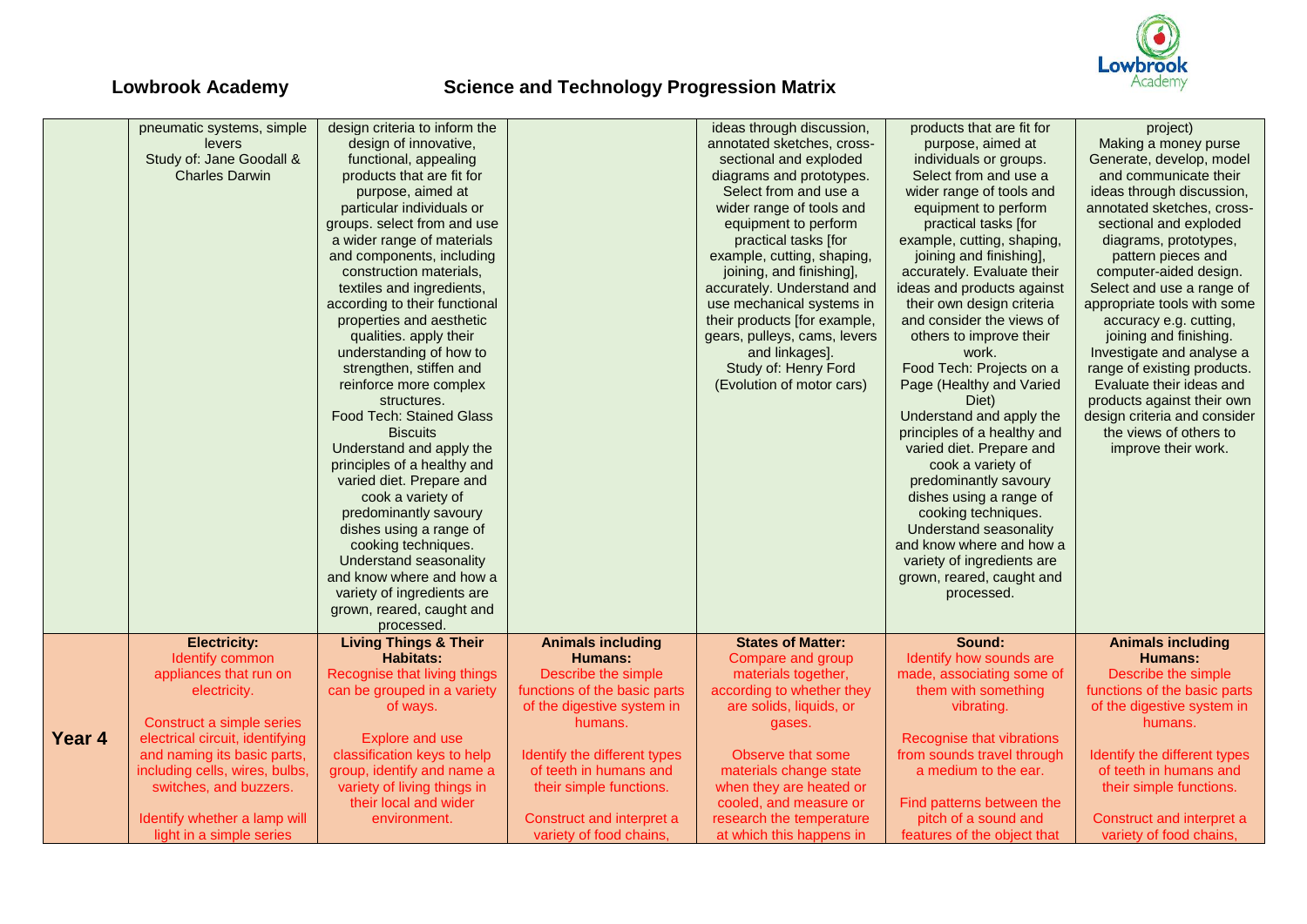

| circuit, based on whether      |                              |                              | degrees Celsius (°C).         | produced it.                 |                               |
|--------------------------------|------------------------------|------------------------------|-------------------------------|------------------------------|-------------------------------|
|                                | Recognise that               | identifying producers,       |                               |                              | identifying producers,        |
| the lamp is part of a          | environments can change      | predators and prey.          |                               |                              | predators and prey.           |
| complete loop with a           | and that this can            |                              | Identify the part played by   | Find patterns between the    |                               |
| battery.                       | sometimes pose dangers to    | Describe the simple          | evaporation and               | volume of a sound and the    | Growth, nutrition for         |
|                                | living things.               | functions of the basic parts | condensation in the water     | strength of the vibrations   | different sportspeople e.g.,  |
| Recognise that a switch        |                              | of the digestive system in   | cycle and associate the       | that produced it.            | ballerina opposed to an       |
| opens and closes a circuit     | Use classification keys to   | humans. Identify the         | rate of evaporation with      |                              | Olympic rower, looking at     |
| and associate this with        | help group, identify and     | different types of teeth in  | temperature.                  | Recognise that sounds get    | relation to height and        |
| whether a lamp lights in a     | name a variety of living     | humans and their simple      |                               | fainter as the distance from | distance of jumping, effect   |
| simple series circuit.         | things. Learn about the 7    | functions. Construct and     | Compare and group             | the sound source             | of sport on our body - heart  |
|                                | characteristics of a living  | interpret a variety of food  | materials together,           | increases.                   | rate, perspiration etc.       |
| Recognise some common          | thing; sort living things in | chains, identifying          | according to whether they     |                              | Being safe: Appropriate       |
| conductors and insulators,     | several ways; make a         | producers, predators and     | are solids, liquids or gases. | Identify how sounds are      | touch                         |
| and associate metals with      | dichotomous classification   | prey.                        | Observe that some             | made, associating some of    | <b>Physical Health &amp;</b>  |
| being good conductors.         | key to identify local        | Physical Health &            | materials change state        | them with something          | Wellbeing: Health and         |
|                                | invertebrates: make          | Wellbeing: Health and        | when they are heated or       | vibrating. Recognise that    | prevention - signs of illness |
| Identify common                | observational drawings.      | prevention - dental decay    | cooled, and measure or        | vibrations from sounds       |                               |
| appliances that run on         |                              |                              | research the temperature at   | travel through a medium to   |                               |
| electricity. Construct a       |                              |                              | which this happens in         | the ear. Find patterns       |                               |
| simple series electrical       |                              |                              | degrees Celsius (°C).         | between the pitch of a       |                               |
| circuit, identifying and       |                              |                              | Identify the part played by   | sound and features of the    |                               |
| naming its basic parts,        |                              |                              | evaporation and               | object that produced it      |                               |
| including cells, wires, bulbs, |                              |                              | condensation in the water     | find patterns between the    |                               |
| switches, and buzzers.         |                              |                              | cycle and associate the       | volume of a sound and the    |                               |
|                                |                              |                              |                               |                              |                               |
| Identify whether or not a      |                              |                              | rate of evaporation with      | strength of the vibrations   |                               |
| lamp will light in a simple    |                              |                              | temperature.                  | that produced it. Recognise  |                               |
| series circuit, based on       |                              |                              |                               | that sounds get fainter as   |                               |
| whether or not the lamp is     |                              |                              |                               | the distance from the sound  |                               |
| part of a complete loop with   |                              |                              |                               | source increases.            |                               |
| a battery. Recognise that a    |                              |                              |                               |                              |                               |
| switch opens and closes a      |                              |                              |                               |                              |                               |
| circuit and associate this     |                              |                              |                               |                              |                               |
| with whether or not a lamp     |                              |                              |                               |                              |                               |
| lights in a simple series      |                              |                              |                               |                              |                               |
| circuit. Recognise some        |                              |                              |                               |                              |                               |
| common conductors and          |                              |                              |                               |                              |                               |
| insulators, and associate      |                              |                              |                               |                              |                               |
| metals with being good         |                              |                              |                               |                              |                               |
| conductors.                    |                              |                              |                               |                              |                               |
|                                |                              |                              |                               |                              |                               |
| Technology:                    | Technology:                  | Food Tech:                   | Food Tech:                    | Technology:                  | Technology:                   |
| Generate ideas,                | Generate ideas,              | Generate ideas,              | Generate ideas,               | Generate ideas,              | Generate ideas,               |
| considering the purposes       | considering the purposes     | considering the purposes     | considering the purposes      | considering the purposes     | considering the purposes      |
| for which they are             | for which they are           | for which they are           | for which they are            | for which they are           | for which they are            |
| designing                      | designing                    | designing                    | designing                     | designing                    | designing                     |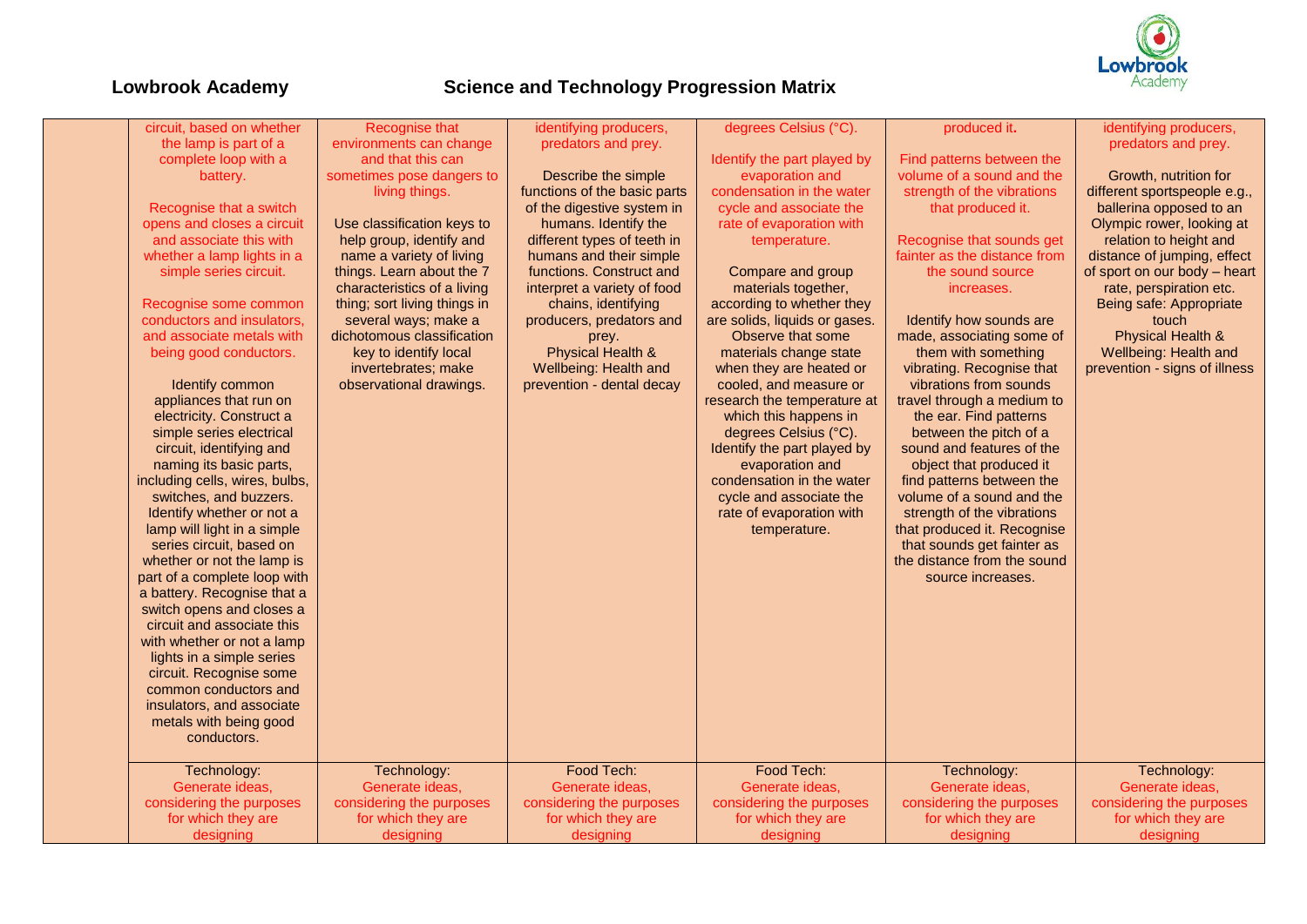

| Make labelled drawings         | Make labelled drawings                | Make labelled drawings                | Make labelled drawings                | Make labelled drawings         | Make labelled drawings        |
|--------------------------------|---------------------------------------|---------------------------------------|---------------------------------------|--------------------------------|-------------------------------|
| from different views           | from different views                  | from different views                  | from different views                  | from different views           | from different views          |
| showing specific features      | showing specific features             | showing specific features             | showing specific features             | showing specific features      | showing specific features     |
|                                |                                       |                                       |                                       |                                |                               |
| Develop a clear idea of        | Develop a clear idea of               | Develop a clear idea of               | Develop a clear idea of               | Develop a clear idea of        | Develop a clear idea of       |
| what has to be done,           | what has to be done,                  | what has to be done,                  | what has to be done,                  | what has to be done,           | what has to be done,          |
| planning how to use            | planning how to use                   | planning how to use                   | planning how to use                   | planning how to use            | planning how to use           |
| materials, equipment and       | materials, equipment and              | materials, equipment and              | materials, equipment and              | materials, equipment and       | materials, equipment and      |
| processes, and suggesting      | processes, and suggesting             | processes, and suggesting             | processes, and suggesting             | processes, and suggesting      | processes, and suggesting     |
| alternative methods of         | alternative methods of                | alternative methods of                | alternative methods of                | alternative methods of         | alternative methods of        |
|                                |                                       |                                       |                                       |                                |                               |
| making, if the first attempts  | making, if the first attempts<br>fail | making, if the first attempts<br>fail | making, if the first attempts<br>fail | making, if the first attempts  | making, if the first attempts |
| fail                           |                                       |                                       |                                       | fail                           | fail                          |
| Evaluate products and          | Evaluate products and                 | Evaluate products and                 | Evaluate products and                 | Evaluate products and          | Evaluate products and         |
| identify criteria that can be  | identify criteria that can be         | identify criteria that can be         | identify criteria that can be         | identify criteria that can be  | identify criteria that can be |
| used for their own designs     | used for their own designs            | used for their own designs            | used for their own designs            | used for their own designs     | used for their own designs    |
|                                |                                       |                                       |                                       |                                |                               |
| Select appropriate tools       | Select appropriate tools              |                                       |                                       | Select appropriate tools       | Select appropriate tools      |
| and techniques for making      | and techniques for making             | Evaluate their work both              | Evaluate their work both              | and techniques for making      | and techniques for making     |
| their product                  | their product                         | during and at the end of the          | during and at the end of the          | their product                  | their product                 |
|                                |                                       | assignment                            | assignment                            |                                |                               |
| Measure, mark out, cut and     | Measure, mark out, cut and            |                                       |                                       | Measure, mark out, cut and     | Measure, mark out, cut and    |
| shape a range of materials,    | shape a range of materials,           | <b>Evaluate their products</b>        | Evaluate their products               | shape a range of materials,    | shape a range of materials,   |
| using appropriate tools,       | using appropriate tools,              | carrying out appropriate              | carrying out appropriate              | using appropriate tools,       | using appropriate tools,      |
| equipment and techniques       | equipment and techniques              | tests                                 | tests                                 | equipment and techniques       | equipment and techniques      |
|                                |                                       |                                       |                                       |                                |                               |
| Join and combine materials     | Join and combine materials            | Food Tech:                            | Food Tech: Making a                   | Join and combine materials     | Join and combine materials    |
| and components accurately      | and components accurately             | <b>Tudor biscuits</b>                 | sandwich using salad                  | and components accurately      | and components accurately     |
| in temporary and               | in temporary and                      | Understand and apply the              | leaves planted                        | in temporary and               | in temporary and              |
| permanent ways                 | permanent ways                        | principles of a healthy and           | Understand and apply the              | permanent ways                 | permanent ways                |
|                                |                                       | varied diet. Prepare and              | principles of a healthy and           |                                |                               |
| Evaluate their work both       | Evaluate their work both              | cook a variety of                     | varied diet. Prepare and              | Sew using a range of           | Sew using a range of          |
| during and at the end of the   | during and at the end of the          | predominantly savoury                 | cook a variety of                     | different stitches, weave      | different stitches, weave     |
| assignment                     | assignment                            | dishes using a range of               | predominantly savoury                 | and knit                       | and knit                      |
|                                |                                       | cooking techniques.                   | dishes using a range of               |                                |                               |
| <b>Evaluate their products</b> | <b>Evaluate their products</b>        | Understand seasonality                | cooking techniques.                   | Measure, tape or pin, cut      | Measure, tape or pin, cut     |
| carrying out appropriate       | carrying out appropriate              | and know where and how a              | Understand seasonality                | and join fabric with some      | and join fabric with some     |
| tests                          | tests                                 | variety of ingredients are            | and know where and how a              | accuracy                       | accuracy                      |
|                                |                                       | grown, reared, caught, and            | variety of ingredients are            |                                |                               |
| Theme week tech                | Technology: Building a                | processed.                            | grown, reared, caught, and            | Evaluate their work both       | Use simple graphical          |
| challenge: paper aeroplane     | Bridge (strength,                     |                                       | processed.                            | during and at the end of the   | communication techniques      |
| (value of money &              | freestanding structures)              |                                       |                                       | assignment                     |                               |
| distance)                      |                                       |                                       |                                       |                                | Evaluate their work both      |
| Technology: A motorised        | Use research and develop              |                                       |                                       | <b>Evaluate their products</b> | during and at the end of the  |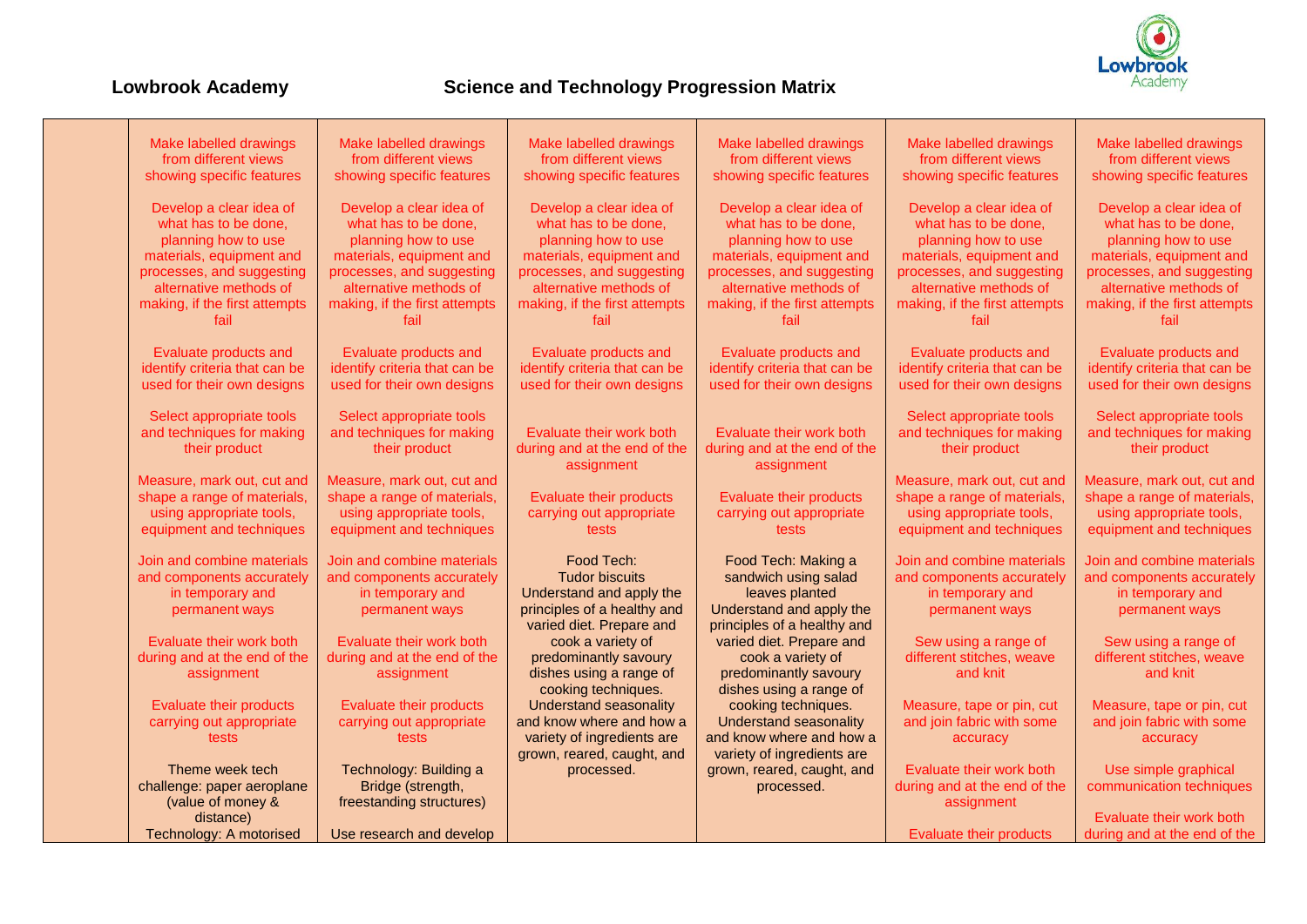

| car                         | design criteria to inform the |  | carrying out appropriate           | assignment                      |
|-----------------------------|-------------------------------|--|------------------------------------|---------------------------------|
| frame structure, using glue | design of innovative,         |  | tests                              |                                 |
| gun, Tenon saw, axles,      | functional, appealing         |  |                                    | Evaluate their products         |
| cam belt, simple electrical | products that are fit for     |  | Technology: Making ear             | carrying out appropriate        |
| circuit                     | purpose, aimed at             |  | defenders                          | tests                           |
| Scientist Study of: Stephen | individuals or groups.        |  | Use research and develop           |                                 |
| Hawking & Helen Sharman     | Select from and use a         |  | design criteria to inform the      | <b>Technology: Textiles</b>     |
|                             | wider range of tools and      |  | design of innovative,              | Design a team badge, use        |
|                             | equipment to perform          |  | functional, appealing              | fabrics, sequins, beads,        |
|                             | practical tasks [for          |  | products that are fit for          | buttons., different stitches    |
|                             | example, cutting, shaping,    |  | purpose, aimed at                  | <b>Silhouette Cameo Printer</b> |
|                             | joining, and finishing],      |  | individuals or groups.             | and Silhouette Studio to        |
|                             | accurately. Apply their       |  | Select from and use a              | create a t-shirt transfer       |
|                             | understanding of how to       |  | wider range of materials           | Generate, develop, model,       |
|                             | strengthen, stiffen and       |  | and components, including          | and communicate their           |
|                             | reinforce more complex        |  | construction materials.            | ideas through discussion,       |
|                             | structures.                   |  | textiles, and ingredients,         | annotated sketches, cross-      |
|                             |                               |  | according to their functional      | sectional and exploded          |
|                             |                               |  | properties and aesthetic           | diagrams, prototypes,           |
|                             |                               |  | qualities. Investigate and         | pattern pieces and              |
|                             |                               |  | analyse a range of existing        | computer-aided design.          |
|                             |                               |  | products.                          | Select from and use a           |
|                             |                               |  | Inventor Study of:                 | wider range of materials        |
|                             |                               |  | Alexander Graham Bell              | and components, including       |
|                             |                               |  | <b>Food Tech: Stuffed</b>          | construction materials,         |
|                             |                               |  | Vegetables                         | textiles, and ingredients,      |
|                             |                               |  | Understand and apply the           | according to their functional   |
|                             |                               |  | principles of a healthy and        | properties and aesthetic        |
|                             |                               |  | varied diet. Prepare and           | qualities. evaluate their       |
|                             |                               |  | cook a variety of                  | ideas and products against      |
|                             |                               |  | predominantly savoury              | their own design criteria       |
|                             |                               |  | dishes using a range of            | and consider the views of       |
|                             |                               |  | cooking techniques.                | others to improve their         |
|                             |                               |  | Understand seasonality             | work.                           |
|                             |                               |  | and know where and how a           |                                 |
|                             |                               |  | variety of ingredients are         |                                 |
|                             |                               |  | grown, reared, caught, and         |                                 |
|                             |                               |  | processed.                         |                                 |
|                             |                               |  | Physical Health &                  |                                 |
|                             |                               |  | <b>Wellbeing: Healthy Eating -</b> |                                 |
|                             |                               |  | healthy diet, principles of        |                                 |
|                             |                               |  | planning and preparing a           |                                 |
|                             |                               |  | range of healthy meals,            |                                 |
|                             |                               |  | characteristics of poor diet       |                                 |
|                             |                               |  |                                    |                                 |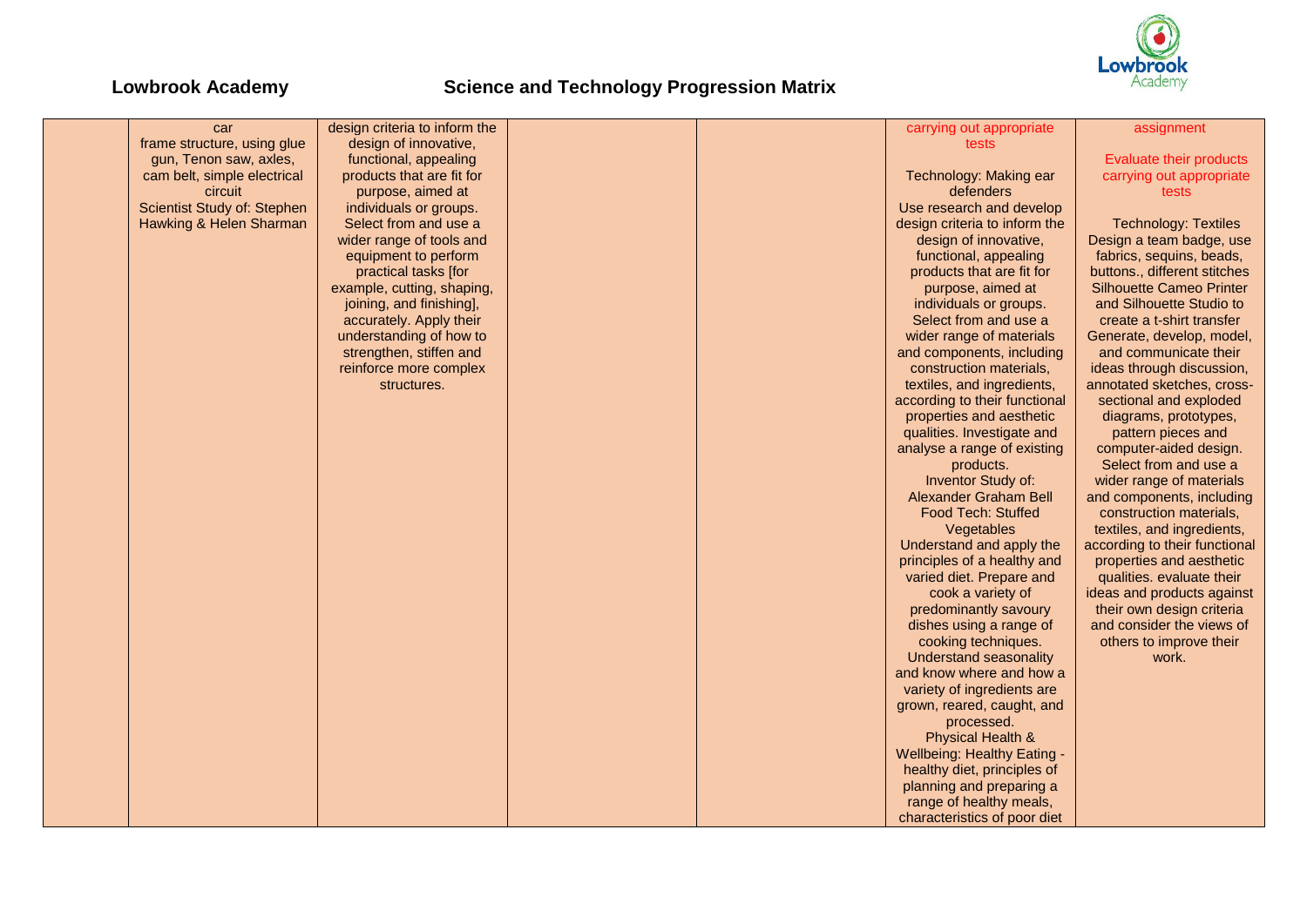

|        | (POND UNIT)                    | <b>Earth and Space:</b>                                     | Forces:                                                | <b>Changing Materials:</b>                     | <b>Properties of materials:</b>                             | <b>Animals Including</b>  |
|--------|--------------------------------|-------------------------------------------------------------|--------------------------------------------------------|------------------------------------------------|-------------------------------------------------------------|---------------------------|
|        | <b>Living Things and their</b> | Describe the movement of                                    | Explain that unsupported                               | Compare and group                              | Compare and group                                           | <b>Humans:</b>            |
|        | <b>Habitats:</b>               | the Earth, and other                                        | objects fall towards the                               | together everyday materials                    | together everyday materials                                 | Describe the changes as   |
|        | Describe the differences in    | planets, relative to the Sun                                | Earth because of the force                             | based on their properties,                     | based on their properties,                                  | humans develop to old age |
|        | the life cycles of a mammal,   | in the solar system.                                        | of gravity acting between                              | including their solubility and                 | including their hardness,                                   |                           |
|        | an amphibian, an insect        |                                                             | the Earth and the falling                              | response to magnets.                           | transparency, and                                           | Describe the changes as   |
|        | and a bird.                    | Describe the movement of                                    | object.                                                |                                                | conductivity (electrical and                                | humans develop to old age |
|        |                                | the Moon relative to the                                    |                                                        | Know that some materials                       | thermal).                                                   | Physical Health &         |
|        | Describe the life process of   | Earth.                                                      | Identify the effects of air                            | will dissolve in liquid to form                |                                                             | Wellbeing: Health and     |
|        | reproduction in some plants    |                                                             | resistance, water                                      | a solution and describe                        | Give reasons, based on                                      | prevention -allergies,    |
|        | and animals.                   | Describe the Sun, Earth                                     | resistance and friction, that                          | how to recover a substance                     | evidence from comparative                                   | immunisation and          |
|        |                                | and Moon as approximately                                   | act between moving                                     | from a solution.                               | and fair tests, for the uses                                | vaccination.              |
|        | Describe the differences in    | spherical bodies.                                           | surfaces.                                              |                                                | of everyday materials,                                      | Health and Wellbeing:     |
|        | the life cycles of a mammal,   |                                                             |                                                        | Use knowledge of solids,                       | including metals, wood and                                  | Changing adolescent body  |
|        | an amphibian, an insect,       | Use the idea of the Earth's                                 | Recognise that some                                    | liquids, and gases to decide                   | plastic.                                                    | - changes 9-11            |
|        | and a bird. Describe the life  | rotation to explain day and                                 | mechanisms including                                   | how mixtures might be                          |                                                             |                           |
|        | process of reproduction in     | night and the apparent                                      | levers, pulleys and gears                              | separated, including                           | Compare and group                                           |                           |
|        | some plants (strawberry,       | movement of the sun                                         | allow a smaller force to                               | through filtering, sieving,                    | together everyday materials                                 |                           |
|        | potato, tulip) and animals     | across the sky.                                             | have a greater effect.                                 | and evaporating.                               | on the basis of their                                       |                           |
|        | (insects, amphibians,          |                                                             |                                                        |                                                | properties, including their                                 |                           |
|        | reptile and anatomy of a       | Describe the movement                                       | Explain that unsupported                               | Demonstrate that                               | hardness, transparency,                                     |                           |
| Year 5 | chicken's egg).                | and properties of the Earth,<br>and other planets, relative | objects fall towards the<br>Earth because of the force | dissolving, mixing and<br>changes of state are | and conductivity (electrical<br>and thermal). Give reasons, |                           |
|        |                                | to the Sun in the solar                                     | of gravity acting between                              | reversible changes.                            | based on evidence from                                      |                           |
|        |                                | system. Describe the                                        | the Earth and the falling                              |                                                | comparative and fair tests,                                 |                           |
|        |                                | movement of the Moon                                        | object. Identify the effects                           | Explain that some changes                      | for the particular uses of                                  |                           |
|        |                                | relative to the Earth.                                      | of air resistance, water                               | result in the formation of                     | everyday materials,                                         |                           |
|        |                                | Describe the Sun, Earth                                     | resistance and friction, that                          | new materials, and that this                   | including metals, wood and                                  |                           |
|        |                                | and Moon as approximately                                   | act between moving                                     | kind of change is not                          | plastic.                                                    |                           |
|        |                                | spherical bodies. Use the                                   | surfaces. Look at rotational                           | usually reversible, including                  |                                                             |                           |
|        |                                | idea of the Earth's rotation                                | forces. Recognise that                                 | changes associated with                        |                                                             |                           |
|        |                                | to explain day and night                                    | some mechanisms,                                       | burning and the action of                      |                                                             |                           |
|        |                                | and the apparent                                            | including levers, pulleys                              | acid on bicarbonate of soda                    |                                                             |                           |
|        |                                | movement of the sun                                         | and transmission of forces                             |                                                |                                                             |                           |
|        |                                | across the sky.                                             | in gears, allow a smaller                              | Compare and group                              |                                                             |                           |
|        |                                | Physical Health &                                           | force to have a greater                                | together everyday materials                    |                                                             |                           |
|        |                                | Wellbeing: Health and                                       | effect.                                                | based on their properties,                     |                                                             |                           |
|        |                                | Prevention - Sun safety                                     |                                                        | including their solubility and                 |                                                             |                           |
|        |                                |                                                             |                                                        | response to magnets.                           |                                                             |                           |
|        |                                |                                                             |                                                        | Know that some materials                       |                                                             |                           |
|        |                                |                                                             |                                                        | will dissolve in liquid to form                |                                                             |                           |
|        |                                |                                                             |                                                        | a solution and describe                        |                                                             |                           |
|        |                                |                                                             |                                                        | how to recover a substance                     |                                                             |                           |
|        |                                |                                                             |                                                        | from a solution. Use                           |                                                             |                           |
|        |                                |                                                             |                                                        | knowledge of solids,                           |                                                             |                           |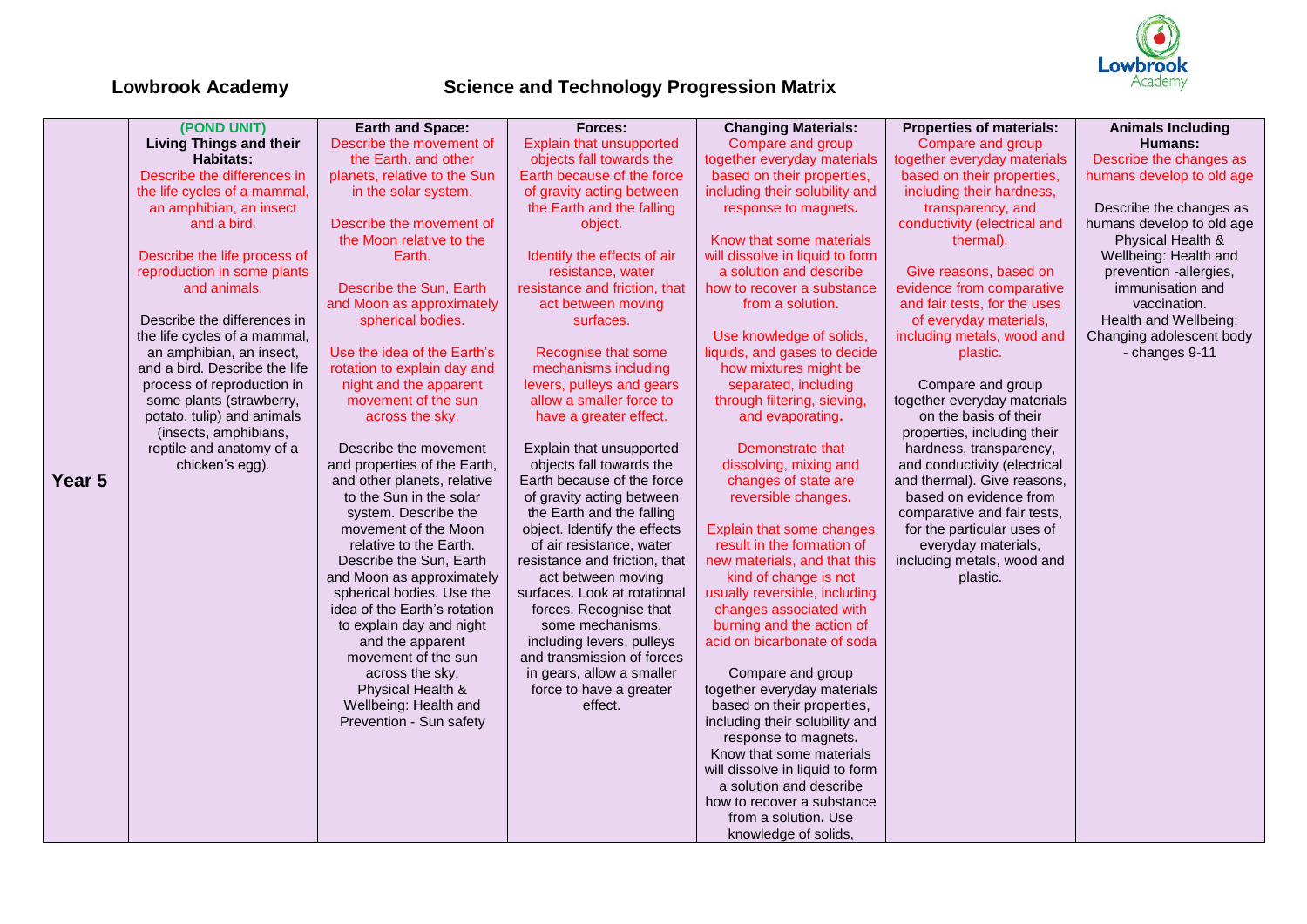

|                              |                              |                              | liquids, and gases to decide  |                              |                              |
|------------------------------|------------------------------|------------------------------|-------------------------------|------------------------------|------------------------------|
|                              |                              |                              | how mixtures might be         |                              |                              |
|                              |                              |                              | separated, including          |                              |                              |
|                              |                              |                              | through filtering, sieving    |                              |                              |
|                              |                              |                              | and evaporating.              |                              |                              |
|                              |                              |                              |                               |                              |                              |
|                              |                              |                              | Demonstrate that              |                              |                              |
|                              |                              |                              | dissolving, mixing and        |                              |                              |
|                              |                              |                              | changes of state are          |                              |                              |
|                              |                              |                              | reversible changes. Explain   |                              |                              |
|                              |                              |                              | that some changes result in   |                              |                              |
|                              |                              |                              | the formation of new          |                              |                              |
|                              |                              |                              | materials, and that this kind |                              |                              |
|                              |                              |                              | of change is not usually      |                              |                              |
|                              |                              |                              | reversible, including         |                              |                              |
|                              |                              |                              | changes associated with       |                              |                              |
|                              |                              |                              |                               |                              |                              |
|                              |                              |                              | burning and the action of     |                              |                              |
|                              |                              |                              | acid on bicarbonate of soda   |                              |                              |
| Technology:                  | Technology:                  | Technology:                  | Food Tech:                    | Food Tech:                   | Technology:                  |
| Generate ideas through       | Generate ideas through       | Generate ideas through       | Generate ideas through        | Generate ideas through       | Generate ideas through       |
| brainstorming and identify a | brainstorming and identify a | brainstorming and identify a | brainstorming and identify a  | brainstorming and identify a | brainstorming and identify a |
| purpose for their product    | purpose for their product    | purpose for their product    | purpose for their product     | purpose for their product    | purpose for their product    |
|                              |                              |                              |                               |                              |                              |
| Draw up a specification for  | Draw up a specification for  | Draw up a specification for  | Draw up a specification for   | Draw up a specification for  | Draw up a specification for  |
| their design                 | their design                 | their design                 | their design                  | their design                 | their design                 |
|                              |                              |                              |                               |                              |                              |
|                              |                              |                              |                               |                              |                              |
| Develop a clear idea of      | Develop a clear idea of      | Develop a clear idea of      | Develop a clear idea of       | Develop a clear idea of      | Develop a clear idea of      |
| what has to be done,         | what has to be done,         | what has to be done,         | what has to be done,          | what has to be done,         | what has to be done,         |
| planning how to use          | planning how to use          | planning how to use          | planning how to use           | planning how to use          | planning how to use          |
| materials, equipment and     | materials, equipment and     | materials, equipment and     | materials, equipment and      | materials, equipment and     | materials, equipment and     |
| processes, and suggesting    | processes, and suggesting    | processes, and suggesting    | processes, and suggesting     | processes, and suggesting    | processes, and suggesting    |
| alternative methods of       | alternative methods of       | alternative methods of       | alternative methods of        | alternative methods of       | alternative methods of       |
| making if the first attempts | making if the first attempts | making if the first attempts | making if the first attempts  | making if the first attempts | making if the first attempts |
| fail                         | fail                         | fail                         | fail                          | fail                         | fail                         |
|                              |                              |                              |                               |                              |                              |
| Use results of               | Use results of               | Use results of               | Use results of                | Use results of               | Use results of               |
| investigations, information  | investigations, information  | investigations, information  | investigations, information   | investigations, information  | investigations, information  |
|                              |                              |                              |                               |                              |                              |
| sources, including ICT       | sources, including ICT       | sources, including ICT       | sources, including ICT        | sources, including ICT       | sources, including ICT       |
| when developing design       | when developing design       | when developing design       | when developing design        | when developing design       | when developing design       |
| ideas                        | ideas                        | ideas                        | ideas                         | ideas                        | ideas                        |
|                              |                              |                              |                               |                              |                              |
| Select appropriate           | Select appropriate           | Select appropriate           | Select appropriate            | Select appropriate           | Select appropriate           |
| materials, tools and         | materials, tools and         | materials, tools and         | materials, tools and          | materials, tools and         | materials, tools and         |
| techniques                   | techniques                   | techniques                   | techniques                    | techniques                   | techniques                   |
|                              |                              |                              |                               |                              |                              |
| Measure and mark out         | Measure and mark out         | Measure and mark out         | Measure and mark out          | Measure and mark out         | Measure and mark out         |
|                              |                              |                              |                               |                              |                              |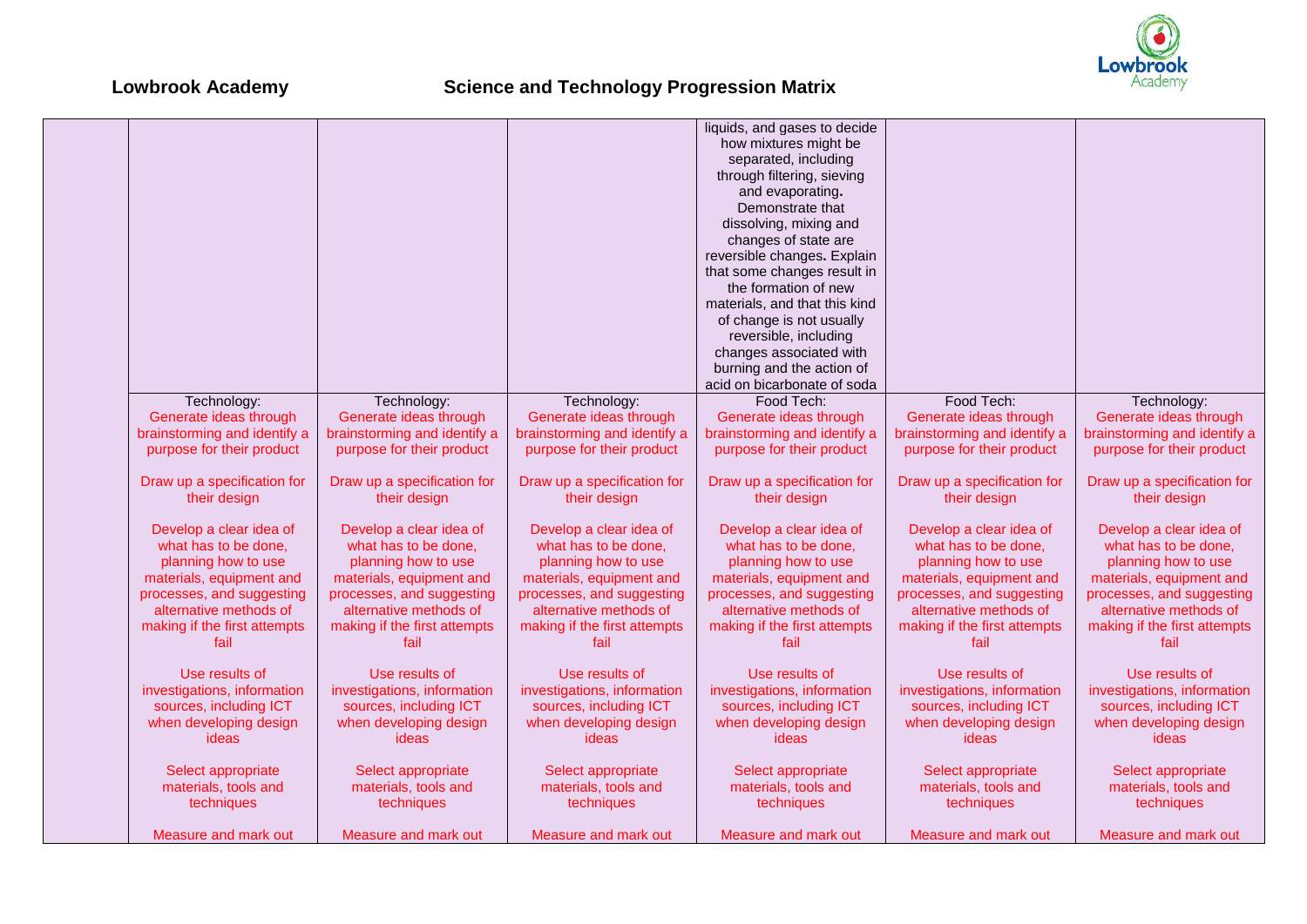

| accurately                     | accurately                    | accurately                    | accurately                    | accurately                    | accurately                    |
|--------------------------------|-------------------------------|-------------------------------|-------------------------------|-------------------------------|-------------------------------|
| Use skills in using different  | Use skills in using different | Use skills in using different | Use skills in using different | Use skills in using different | Use skills in using different |
| tools and equipment safely     | tools and equipment safely    | tools and equipment safely    | tools and equipment safely    | tools and equipment safely    | tools and equipment safely    |
| and accurately                 | and accurately                | and accurately                | and accurately                | and accurately                | and accurately                |
|                                |                               |                               |                               |                               |                               |
| Cut and join with accuracy     | Weigh and measure             | Cut and join with accuracy    | Weigh and measure             | Weigh and measure             | Weigh and measure             |
| to ensure a good-quality       | accurately (time, dry         | to ensure a good-quality      | accurately (time, dry         | accurately (time, dry         | accurately (time, dry         |
| finish to the product          | ingredients, liquids)         | finish to the product         | ingredients, liquids)         | ingredients, liquids)         | ingredients, liquids)         |
| Evaluate a product against     | Cut and join with accuracy    | Evaluate a product against    | Apply the rules for basic     | Apply the rules for basic     | Apply the rules for basic     |
| the original design            | to ensure a good-quality      | the original design           | food hygiene and other        | food hygiene and other        | food hygiene and other        |
|                                | finish to the product         | specification                 | safe practices e.g. hazards   | safe practices e.g. hazards   | safe practices e.g. hazards   |
| specification                  |                               |                               |                               |                               |                               |
| Evaluate it personally and     | Evaluate a product against    | Evaluate it personally and    | relating to the use of ovens  | relating to the use of ovens  | relating to the use of ovens  |
| seek evaluation from others    | the original design           | seek evaluation from others   | Cut and join with accuracy    | Cut and join with accuracy    | Cut and join with accuracy    |
|                                | specification                 |                               | to ensure a good-quality      | to ensure a good-quality      | to ensure a good-quality      |
| Theme week tech                |                               | Technology: Projects on a     | finish to the product         | finish to the product         | finish to the product         |
| challenge: marble run          | Evaluate it personally and    | Page (Mechanical systems      |                               |                               |                               |
|                                | seek evaluation from others   |                               |                               | Evaluate a product against    | Evaluate a product against    |
| (gravity & time)               |                               | - pulleys or gears)           | Evaluate a product against    |                               |                               |
| Technology: Moving Toys        |                               | Making moving toys.           | the original design           | the original design           | the original design           |
| cams and pulleys, using        | Technology: Design            | Develop a simple design       | specification                 | specification                 | specification                 |
| glue gun, Tenon saw for        | <b>Sundials</b>               | specification to guide their  |                               |                               |                               |
| cutting, joining, cutting with | Use research and develop      | thinking. Produce detailed    | Evaluate it personally and    | Evaluate it personally and    | Evaluate it personally and    |
| scissors                       | design criteria to inform the | lists of tools, equipment,    | seek evaluation from others   | seek evaluation from others   | seek evaluation from others   |
| Scientist Study of:            | design of innovative,         | and materials. Formulate      |                               |                               |                               |
| Marianne North & Sir Isaac     | functional, appealing         | step-by-step plans and, if    | Food Tech: Spanish tortilla   | Food Tech: Chicken Tikka      | Technology: Making boxing     |
| <b>Newton</b>                  | products that are fit for     | appropriate, allocate tasks   | Understand and apply the      | Understand and apply the      | ring. 3D printing             |
| Food Tech: Cracking potato     | purpose, aimed at             | within a team. Test           | principles of a healthy and   | principles of a healthy and   | Use research and develop      |
| cake                           | individuals or groups.        | products with intended user   | varied diet. Prepare and      | varied diet. Prepare and      | design criteria to inform the |
| Prepare and cook a variety     | Understand how key events     | and critically evaluate the   | cook a variety of             | cook a variety of             | design of innovative,         |
| of predominantly savoury       | and individuals in design     | quality of the design,        | predominantly savoury         | predominantly savoury         | functional, appealing         |
| dishes using a range of        | and technology have           | manufacture, functionality,   | dishes using a range of       | dishes using a range of       | products that are fit for     |
| cooking techniques.            | helped shape the world.       | and fitness for purpose.      | cooking techniques.           | cooking techniques.           | purpose, aimed at             |
| Understand seasonality         | Apply their understanding     | Understand how gears and      | Understand seasonality        | Understand seasonality        | individuals or groups.        |
| and know where and how a       | of how to strengthen, stiffen | pulleys can be used to        | and know where and how a      | and know where and how a      | Understand how key events     |
| variety of ingredients are     | and reinforce more            | speed up, slow down or        | variety of ingredients are    | variety of ingredients are    | and individuals in design     |
| grown, reared, caught, and     | complex structures.           | change the direction of       | grown, reared, caught, and    | grown, reared, caught, and    | and technology have           |
| processed.                     | Inventor Study of: Galileo    | movement.                     | processed.                    | processed.                    | helped shape the world.       |
| Healthy Eating: the            | Galilei (study of the sky     |                               |                               |                               | Apply their understanding     |
| principles of planning and     | with telescope)               |                               |                               |                               | of how to strengthen, stiffen |
| preparing a range of           |                               |                               |                               |                               | and reinforce more            |
| healthy meals                  |                               |                               |                               |                               | complex structures.           |
|                                |                               |                               |                               |                               |                               |
|                                |                               |                               |                               |                               |                               |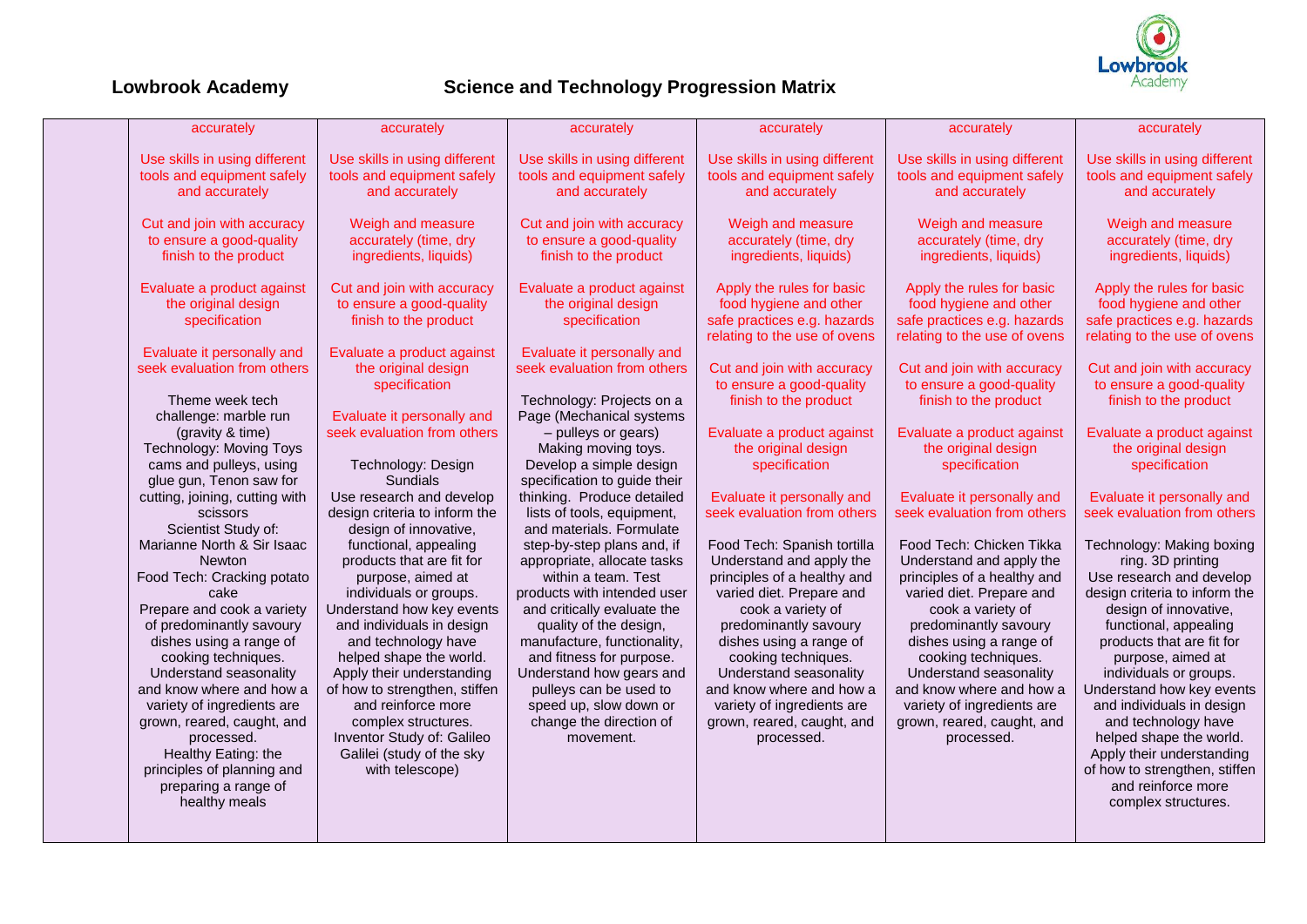

|        | <b>Living Things and their</b> | <b>Animals Including</b>                               | <b>Electricity:</b>                                  | Light:                         | <b>WeDo Lego:</b>                                       | <b>Animals Including</b>                               |
|--------|--------------------------------|--------------------------------------------------------|------------------------------------------------------|--------------------------------|---------------------------------------------------------|--------------------------------------------------------|
|        | habitats:                      | Humans:                                                | Associate the brightness of                          | Recognise that light           | Explore what forces are                                 | <b>Humans:</b>                                         |
|        | Describe how living things     | Identify and name the main                             | a lamp or the volume of a                            | appears to travel in straight  | and how they can make                                   | Recognise that living things                           |
|        | are classified into broad      | parts of the human                                     | buzzer with the number and                           | lines.                         | objects move.                                           | have changed over time                                 |
|        | groups according to            | circulatory system, and                                | voltage of cells used in the                         |                                |                                                         | and that fossils provide                               |
|        | common observable              | describe the functions of                              | circuit.                                             | Use the idea that light        | Create and program a robot                              | information about living                               |
|        | characteristics and based      | the heart, blood vessels                               |                                                      | travels in straight lines to   | to investigate the effects of                           | things that inhabited the                              |
|        | on similarities and            | and blood.                                             | Compare and give reasons                             | explain that objects are       | balanced and unbalanced                                 | Earth millions of years ago.                           |
|        | differences, including         |                                                        | for variations in how                                | seen because they give out     | forces on the motion of an                              |                                                        |
|        | micro-organisms, plants,       | Recognise the impact of                                | components function,                                 | or reflect light into the eye. | object.                                                 | Recognise that living things                           |
|        | and animals.                   | diet, exercise, drugs, and                             | including the brightness of                          |                                |                                                         | produce offspring of the                               |
|        |                                | lifestyle on the way their                             | bulbs, the loudness of                               | Explain that we see things     | Document and present                                    | same kind, but normally                                |
|        | Give reasons for classifying   | bodies function.                                       | buzzers and the on/off                               | because light travels from     | findings about forces.                                  | offspring vary and are not                             |
|        | plants and animals based       |                                                        | position of switches.                                | light sources to our eyes or   |                                                         | identical to their parents.                            |
|        | on specific characteristics.   | Describe the ways in which                             |                                                      | from light sources to          | Explore race car features.                              |                                                        |
|        | S1.1, S1.2, S1.3, S1.4,        | nutrients and water are<br>transported within animals, | Use recognised symbols<br>when representing a simple | objects and then to our        | Create and program a race<br>car to investigate what    | Identify how animals and<br>plants are adapted to suit |
|        | S1.5, S1.6, S1.7, S1.8,        | including humans.                                      | circuit in a diagram.                                | eyes.                          | factors would make it go                                | their environment in                                   |
|        | S1.9, S2.1, S2.2               |                                                        | S1.1, S1.2, S1.3, S1.4,                              | Use the idea that light        | faster.                                                 | different ways and that                                |
|        |                                | Physical Health &                                      | S1.5, S1.6, S1.7, S1.8,                              | travels in straight lines to   |                                                         | adaptation may lead to                                 |
|        |                                | Wellbeing: Healthy Eating -                            | S1.9, S6.1, S6.2, S6.3                               | explain why shadows have       | Document and present                                    | evolution.                                             |
|        |                                | healthy diet, principles of                            |                                                      | the same shape as the          | ways to make your car go                                |                                                        |
| Year 6 |                                | planning and preparing a                               |                                                      | objects that cast them.        | the fastest.                                            | Being safe: Appropriate                                |
|        |                                | range of healthy meals,                                |                                                      | S1.1, S1.2, S1.3, S1.4,        |                                                         | touch                                                  |
|        |                                | characteristics of poor diet                           |                                                      | S1.5, S1.6, S1.7, S1.8,        | <b>Explore how better sorting</b>                       | Physical Health and                                    |
|        |                                | S1.1, S1.2, S1.3, S1.4,                                |                                                      | S1.9, S5.1, S5.2, S5.3,        | methods for recycling can                               | Wellbeing: Health &                                    |
|        |                                | S1.5, S1.6, S1.7, S1.8,                                |                                                      | S <sub>5.4</sub>               | aid in cutting back the                                 | Prevention - hygiene,                                  |
|        |                                | S1.9, S3.1, S3.2, S3.3                                 |                                                      |                                | amount of waste that is                                 | bacteria and viruses,                                  |
|        |                                |                                                        |                                                      |                                | discarded.                                              | allergies, immunisation and                            |
|        |                                |                                                        |                                                      |                                |                                                         | vaccination.                                           |
|        |                                |                                                        |                                                      |                                | Create and program a                                    | Health and Wellbeing:                                  |
|        |                                |                                                        |                                                      |                                | device that will sort                                   | Changing adolescent body                               |
|        |                                |                                                        |                                                      |                                | recyclables according to                                | - changes 9-11, menstrual                              |
|        |                                |                                                        |                                                      |                                | their size and shape.                                   | cycle                                                  |
|        |                                |                                                        |                                                      |                                |                                                         | S1.1, S1.2, S1.3, S1.4,                                |
|        |                                |                                                        |                                                      |                                | Present and document the                                | S1.5, S1.6, S1.7, S1.8,                                |
|        |                                |                                                        |                                                      |                                | solution you have                                       | S1.9, S4.1, S4.2, S4.3                                 |
|        |                                |                                                        |                                                      |                                | developed.                                              |                                                        |
|        |                                |                                                        |                                                      |                                |                                                         |                                                        |
|        |                                |                                                        |                                                      |                                | Pulling                                                 |                                                        |
|        |                                |                                                        |                                                      |                                | Investigating the effects of<br>balanced and unbalanced |                                                        |
|        |                                |                                                        |                                                      |                                | forces on the movement of                               |                                                        |
|        |                                |                                                        |                                                      |                                | an object.                                              |                                                        |
|        |                                |                                                        |                                                      |                                |                                                         |                                                        |
|        |                                |                                                        |                                                      |                                |                                                         |                                                        |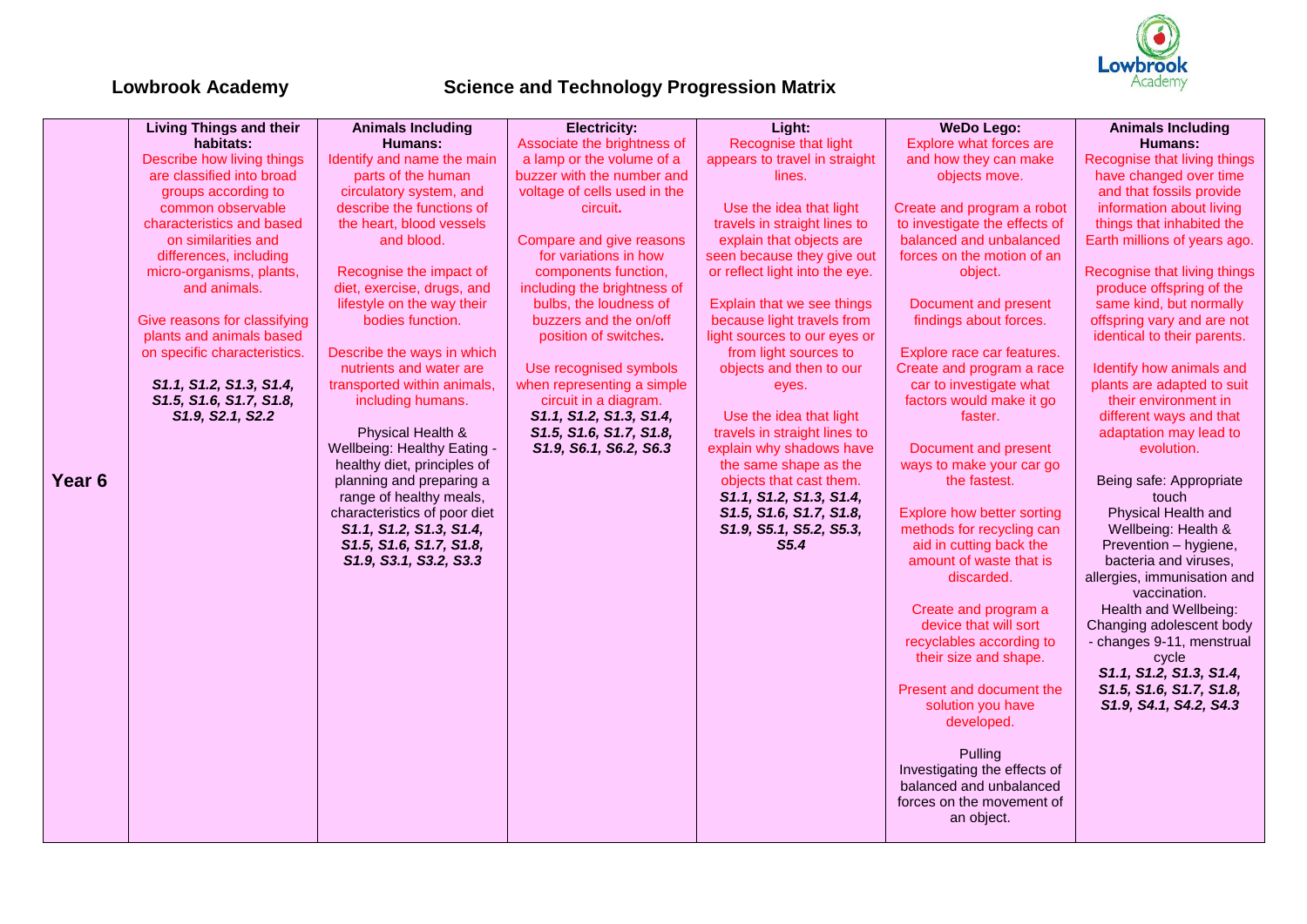

|                                 |                               |                               |                                 | Speed<br>investigating the factors<br>that make a car go faster<br>and predicting future<br>motion.<br>Sort to recycle<br>Design a device that sorts |                                 |
|---------------------------------|-------------------------------|-------------------------------|---------------------------------|------------------------------------------------------------------------------------------------------------------------------------------------------|---------------------------------|
|                                 |                               |                               |                                 | objects using their physical<br>properties, including shape<br>and size.<br>S1.1, S1.5, S1.6, S1.7,                                                  |                                 |
|                                 |                               |                               |                                 | S1.8, S1.9                                                                                                                                           |                                 |
| Technology:                     | Technology:                   | Technology:                   | Food Tech:                      | Technology:                                                                                                                                          | Food Tech:                      |
| Communicate their ideas         | Communicate their ideas       | Communicate their ideas       | Communicate their ideas         | Communicate their ideas                                                                                                                              | Communicate their ideas         |
| through detailed labelled       | through detailed labelled     | through detailed labelled     | through detailed labelled       | through detailed labelled                                                                                                                            | through detailed labelled       |
| drawings                        | drawings                      | drawings                      | drawings                        | drawings                                                                                                                                             | drawings                        |
| Develop a design                | Develop a design              | Develop a design              | Develop a design                | Develop a design                                                                                                                                     | Develop a design                |
| specification                   | specification                 | specification                 | specification                   | specification                                                                                                                                        | specification                   |
| Explore, develop and            | Explore, develop and          | Explore, develop and          | Explore, develop and            | Explore, develop and                                                                                                                                 | Explore, develop and            |
| communicate aspects of          | communicate aspects of        | communicate aspects of        | communicate aspects of          | communicate aspects of                                                                                                                               | communicate aspects of          |
| their design proposals by       | their design proposals by     | their design proposals by     | their design proposals by       | their design proposals by                                                                                                                            | their design proposals by       |
| modelling their ideas in a      | modelling their ideas in a    | modelling their ideas in a    | modelling their ideas in a      | modelling their ideas in a                                                                                                                           | modelling their ideas in a      |
| variety of ways                 | variety of ways               | variety of ways               | variety of ways                 | variety of ways                                                                                                                                      | variety of ways                 |
| Plan the order of their work,   | Plan the order of their work, | Plan the order of their work, | Plan the order of their work,   | Plan the order of their work.                                                                                                                        | Plan the order of their work,   |
| choosing appropriate            | choosing appropriate          | choosing appropriate          | choosing appropriate            | choosing appropriate                                                                                                                                 | choosing appropriate            |
| materials, tools and            | materials, tools and          | materials, tools and          | materials, tools and            | materials, tools and                                                                                                                                 | materials, tools and            |
| techniques                      | techniques                    | techniques                    | techniques                      | techniques                                                                                                                                           | techniques                      |
| Select appropriate tools,       | Select appropriate tools,     | Select appropriate tools,     | Select appropriate tools,       | Select appropriate tools,                                                                                                                            | Select appropriate tools,       |
| materials, components and       | materials, components and     | materials, components and     | materials, components and       | materials, components and                                                                                                                            | materials, components and       |
| techniques                      | techniques                    | techniques                    | techniques                      | techniques                                                                                                                                           | techniques                      |
| Assemble components             | Assemble components           | Assemble components           | Assemble components             | Assemble components                                                                                                                                  | Assemble components             |
| make working models             | make working models           | make working models           | make working models             | make working models                                                                                                                                  | make working models             |
| Use tools safely and            | Use tools safely and          | Use tools safely and          | Use tools safely and            | Use tools safely and                                                                                                                                 | Use tools safely and            |
| accurately                      | accurately                    | accurately                    | accurately                      | accurately                                                                                                                                           | accurately                      |
| <b>Construct products using</b> | Construct products using      | Construct products using      | <b>Construct products using</b> | <b>Construct products using</b>                                                                                                                      | <b>Construct products using</b> |
| permanent joining               | permanent joining             | permanent joining             | permanent joining               | permanent joining                                                                                                                                    | permanent joining               |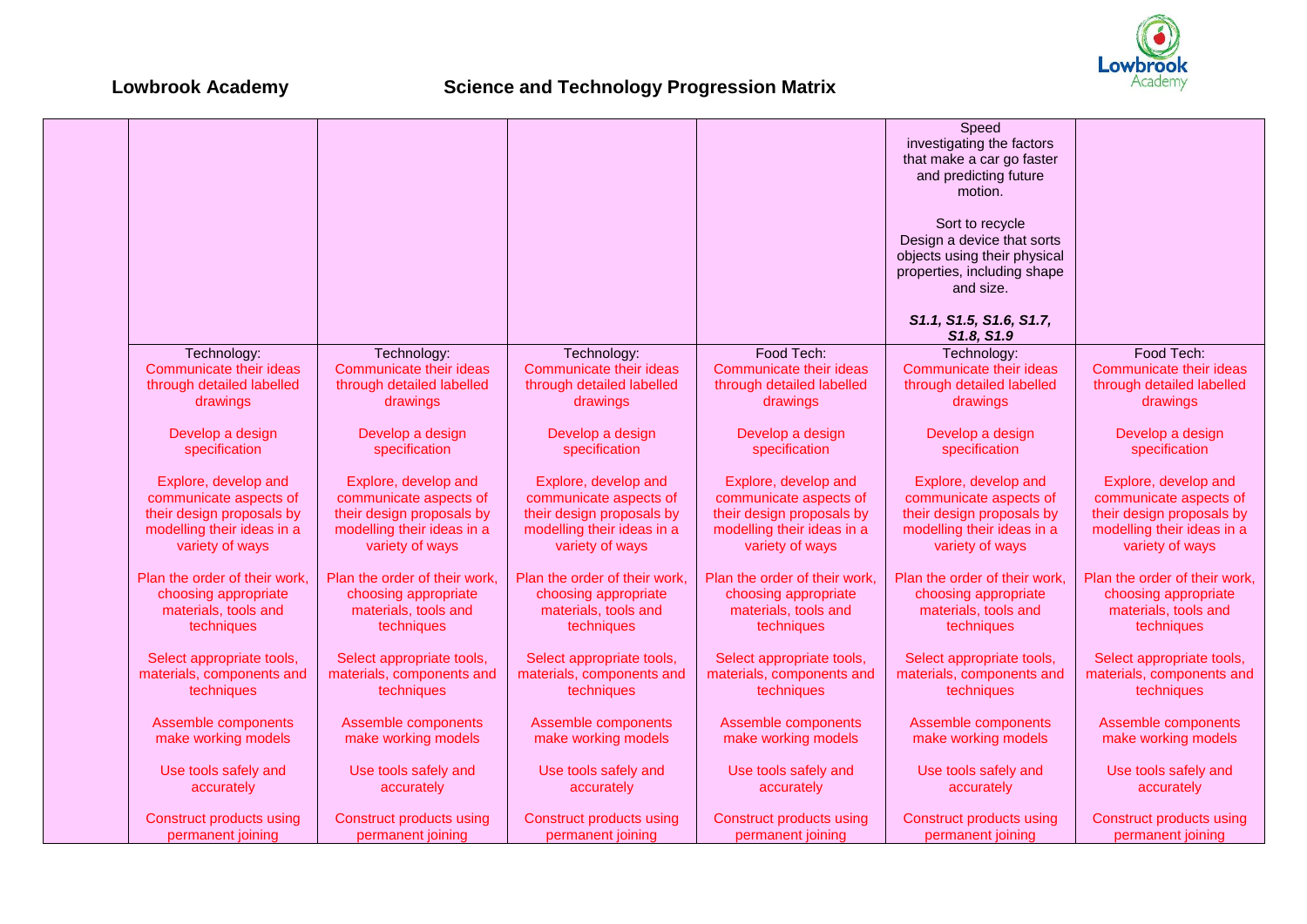

| Make modifications as they<br>Make modifications as they<br>go along<br>go along<br>Achieve a quality product<br>Achieve a quality product<br>Evaluate their products,<br>Evaluate their products,<br>identifying strengths and<br>identifying strengths and<br>areas for development, and<br>areas for development, and                                                                                                                                                                                                                                                                                                                                                                                                                                                                                                                                                                                                                           |
|----------------------------------------------------------------------------------------------------------------------------------------------------------------------------------------------------------------------------------------------------------------------------------------------------------------------------------------------------------------------------------------------------------------------------------------------------------------------------------------------------------------------------------------------------------------------------------------------------------------------------------------------------------------------------------------------------------------------------------------------------------------------------------------------------------------------------------------------------------------------------------------------------------------------------------------------------|
|                                                                                                                                                                                                                                                                                                                                                                                                                                                                                                                                                                                                                                                                                                                                                                                                                                                                                                                                                    |
|                                                                                                                                                                                                                                                                                                                                                                                                                                                                                                                                                                                                                                                                                                                                                                                                                                                                                                                                                    |
| carrying out appropriate<br>carrying out appropriate<br>tests<br>tests                                                                                                                                                                                                                                                                                                                                                                                                                                                                                                                                                                                                                                                                                                                                                                                                                                                                             |
| <b>Record their evaluations</b><br><b>Record their evaluations</b><br>using drawings with labels<br>using drawings with labels                                                                                                                                                                                                                                                                                                                                                                                                                                                                                                                                                                                                                                                                                                                                                                                                                     |
| Evaluate against their<br>Evaluate against their<br>original criteria and suggest<br>original criteria and suggest<br>ways that their product<br>ways that their product<br>could be improved<br>could be improved                                                                                                                                                                                                                                                                                                                                                                                                                                                                                                                                                                                                                                                                                                                                 |
| WeDo Lego (pulleys,<br>Making pizza (fresh tomato<br>levers, cams, WeDo control<br>sauce using home-grown<br>to solve real life problems)<br>tomatoes and a homemade<br>Use research and develop<br>scone base)<br>design criteria to inform the<br>Understand and apply the<br>design of innovative,<br>principles of a healthy and<br>varied diet. Prepare and<br>functional, appealing<br>products that are fit for<br>cook a variety of<br>predominantly savoury<br>purpose, aimed at<br>dishes using a range of<br>individuals or groups.<br>Evaluate their ideas and<br>cooking techniques.<br>Understand seasonality<br>products against their own<br>and know where and how a<br>design criteria and consider<br>the views of others to<br>variety of ingredients are<br>improve their work. Apply<br>grown, reared, caught and<br>their understanding of<br>processed.<br>computing to program,<br>monitor and control their<br>products. |
|                                                                                                                                                                                                                                                                                                                                                                                                                                                                                                                                                                                                                                                                                                                                                                                                                                                                                                                                                    |